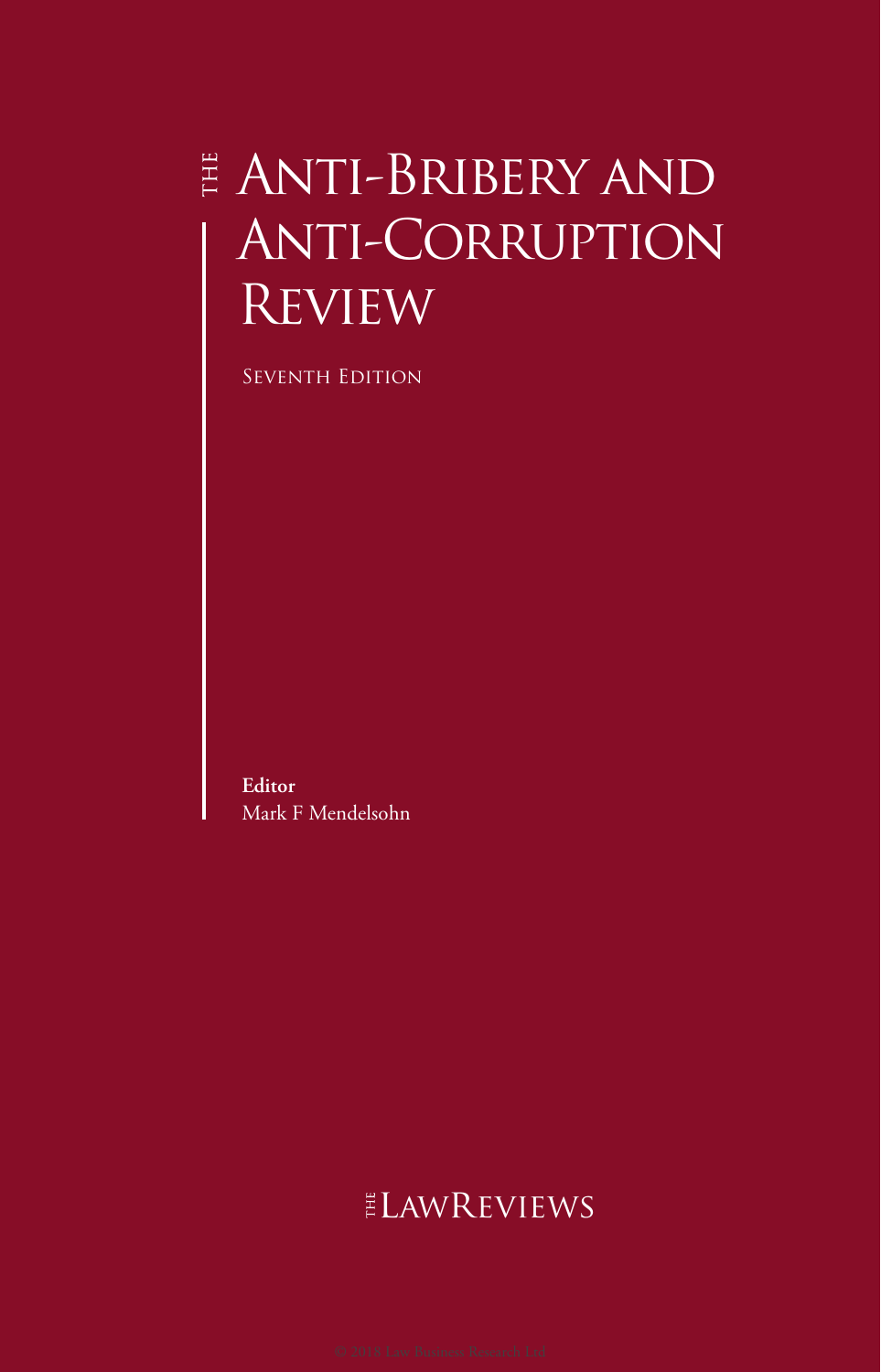# Anti-Bribery and Anti-Corruption Review

SEVENTH EDITION

Reproduced with permission from Law Business Research Ltd This article was first published in December 2018 For further information please contact Nick.Barette@thelawreviews.co.uk

**Editor** Mark F Mendelsohn

## $ELMR$  EVIEWS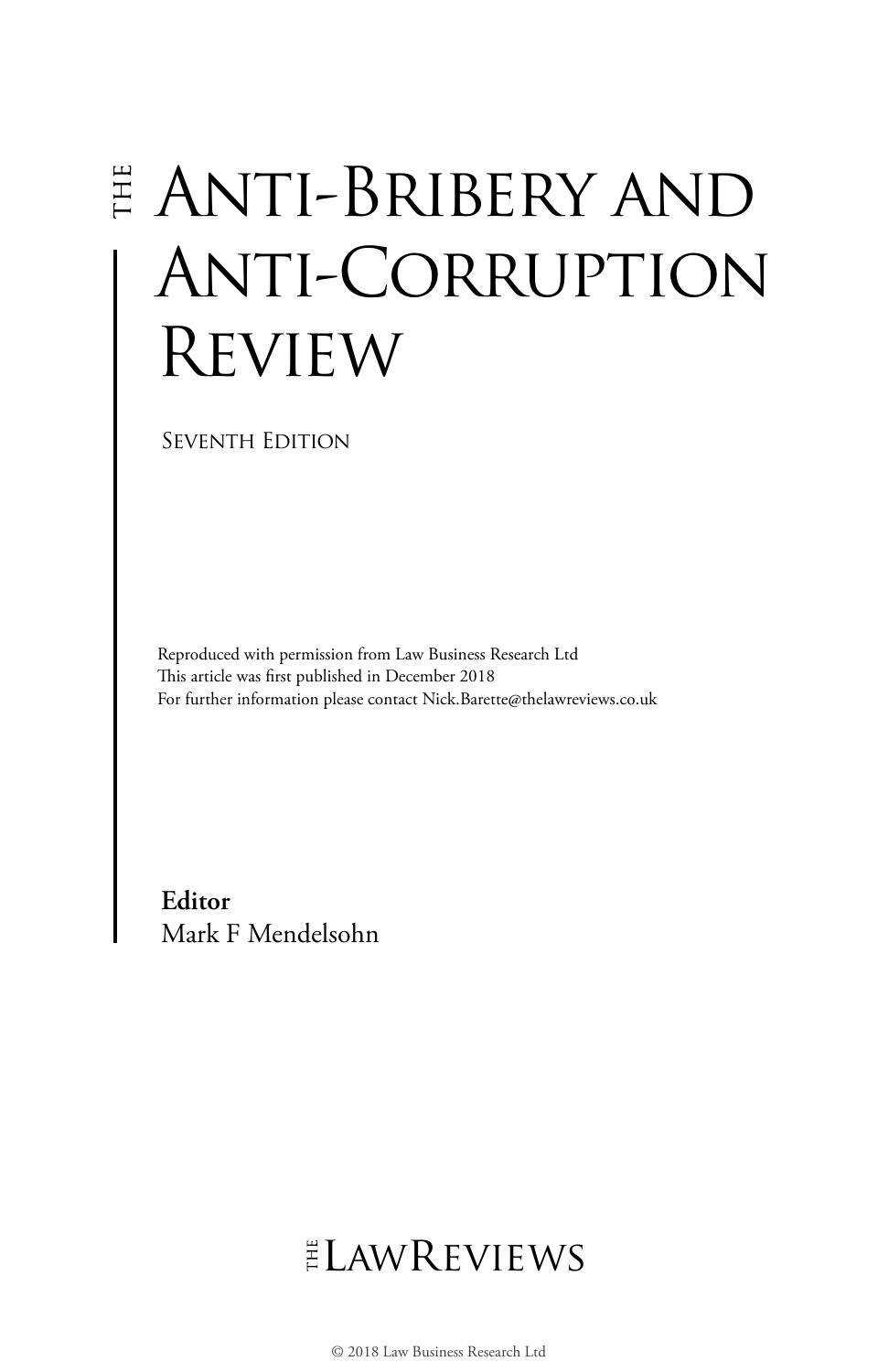#### PUBLISHER Tom Barnes

#### SENIOR BUSINESS DEVELOPMENT MANAGER Nick Barette

BUSINESS DEVELOPMENT MANAGERS Thomas Lee, Joel Woods

SENIOR ACCOUNT MANAGERS Pere Aspinall, Jack Bagnall

ACCOUNT MANAGERS Sophie Emberson, Katie Hodgetts

PRODUCT MARKETING EXECUTIVE Rebecca Mogridge

> RESEARCH LEAD Kieran Hansen

EDITORIAL COORDINATOR Gavin Jordan

HEAD OF PRODUCTION Adam Myers

PRODUCTION EDITOR Robbie Kelly

> SUBEDITOR Caroline Herbert

CHIEF EXECUTIVE OFFICER Paul Howarth

Published in the United Kingdom by Law Business Research Ltd, London 87 Lancaster Road, London, W11 1QQ, UK © 2018 Law Business Research Ltd www.TheLawReviews.co.uk

No photocopying: copyright licences do not apply.

The information provided in this publication is general and may not apply in a specific situation, nor does it necessarily represent the views of authors' firms or their clients. Legal advice should always be sought before taking any legal action based on the information provided. The publishers accept no responsibility for any acts or omissions contained herein. Although the information provided is accurate as of November 2018, be advised that this is a developing area. Enquiries concerning reproduction should be sent to Law Business Research, at the address above. Enquiries concerning editorial content should be directed

to the Publisher – tom.barnes@lbresearch.com

ISBN 978-1-912228-68-3

Printed in Great Britain by Encompass Print Solutions, Derbyshire Tel: 0844 2480 112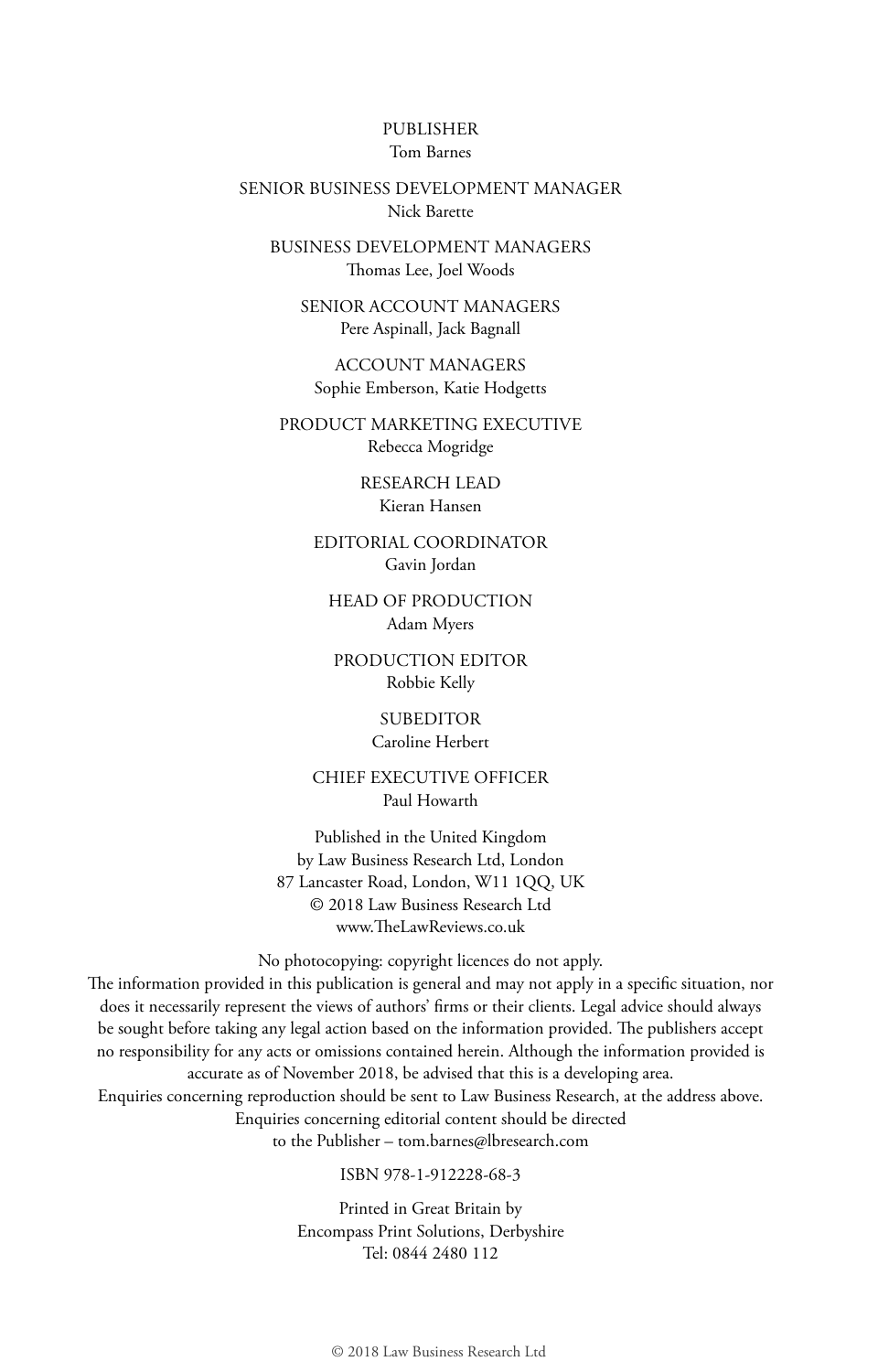## ACKNOWLEDGEMENTS

The publisher acknowledges and thanks the following for their learned assistance throughout the preparation of this book:

ANAGNOSTOPOULOS

AZB & PARTNERS

BAE, KIM & LEE LLC

BAKER & PARTNERS

BCL SOLICITORS LLP

BECCAR VARELA

BLAKE, CASSELS & GRAYDON LLP

DECHERT

FERRERE

HANNES SNELLMAN ATTORNEYS LTD

HERBERT SMITH FREEHILLS CIS LLP

HOGAN LOVELLS

JOHNSON WINTER & SLATTERY

JONES DAY

LEE HISHAMMUDDIN ALLEN & GLEDHILL

LEGAL REMEDY RMD.LEGAL

MONFRINI BITTON KLEIN

#### MORI HAMADA & MATSUMOTO

PAUL, WEISS, RIFKIND, WHARTON & GARRISON LLP

PINHEIRO NETO ADVOGADOS

SHIBOLET & CO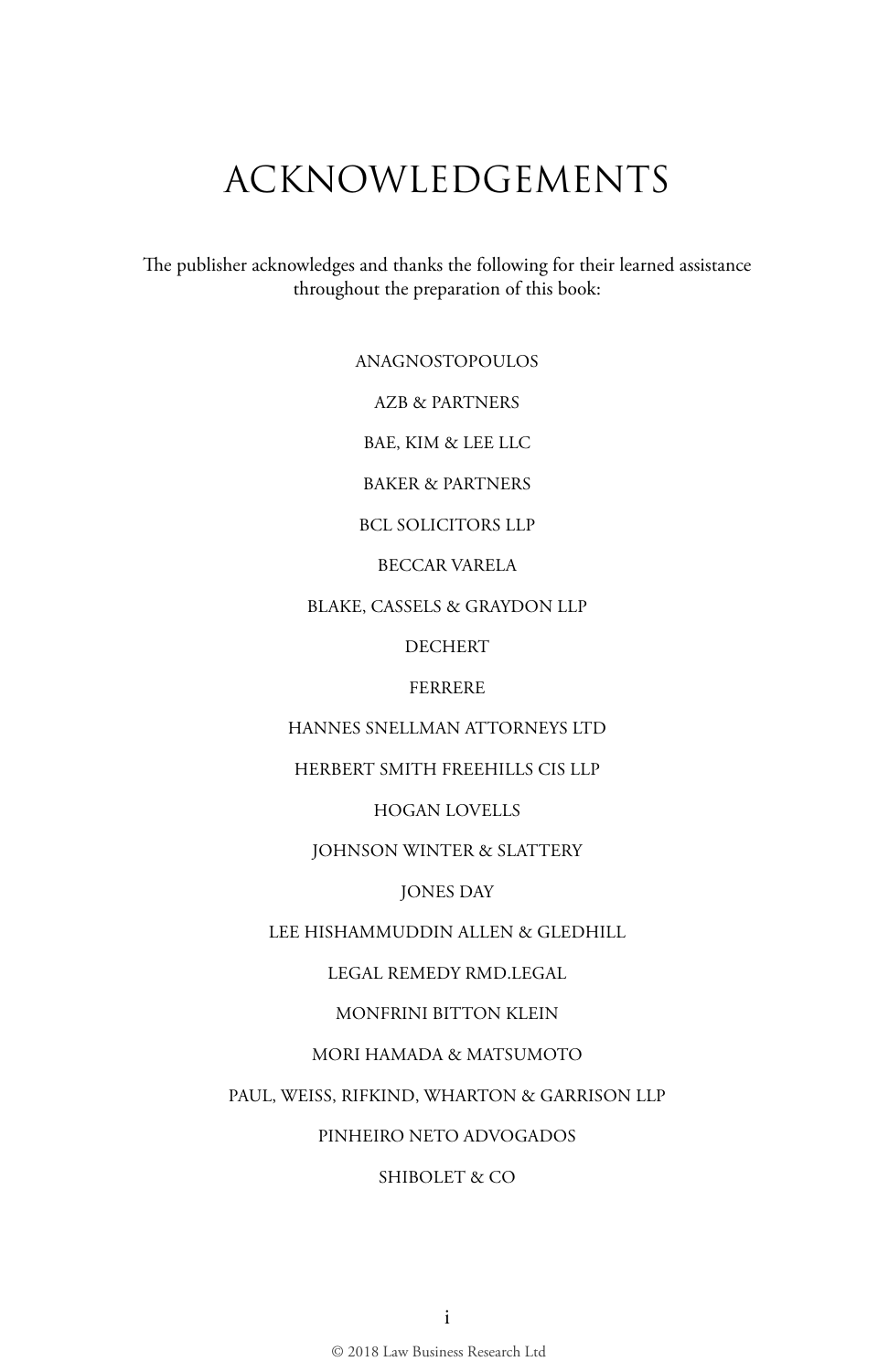SOŁTYSIŃSKI KAWECKI & SZLĘZAK STETTER RECHTSANWÄLTE STUDIO LEGALE PISANO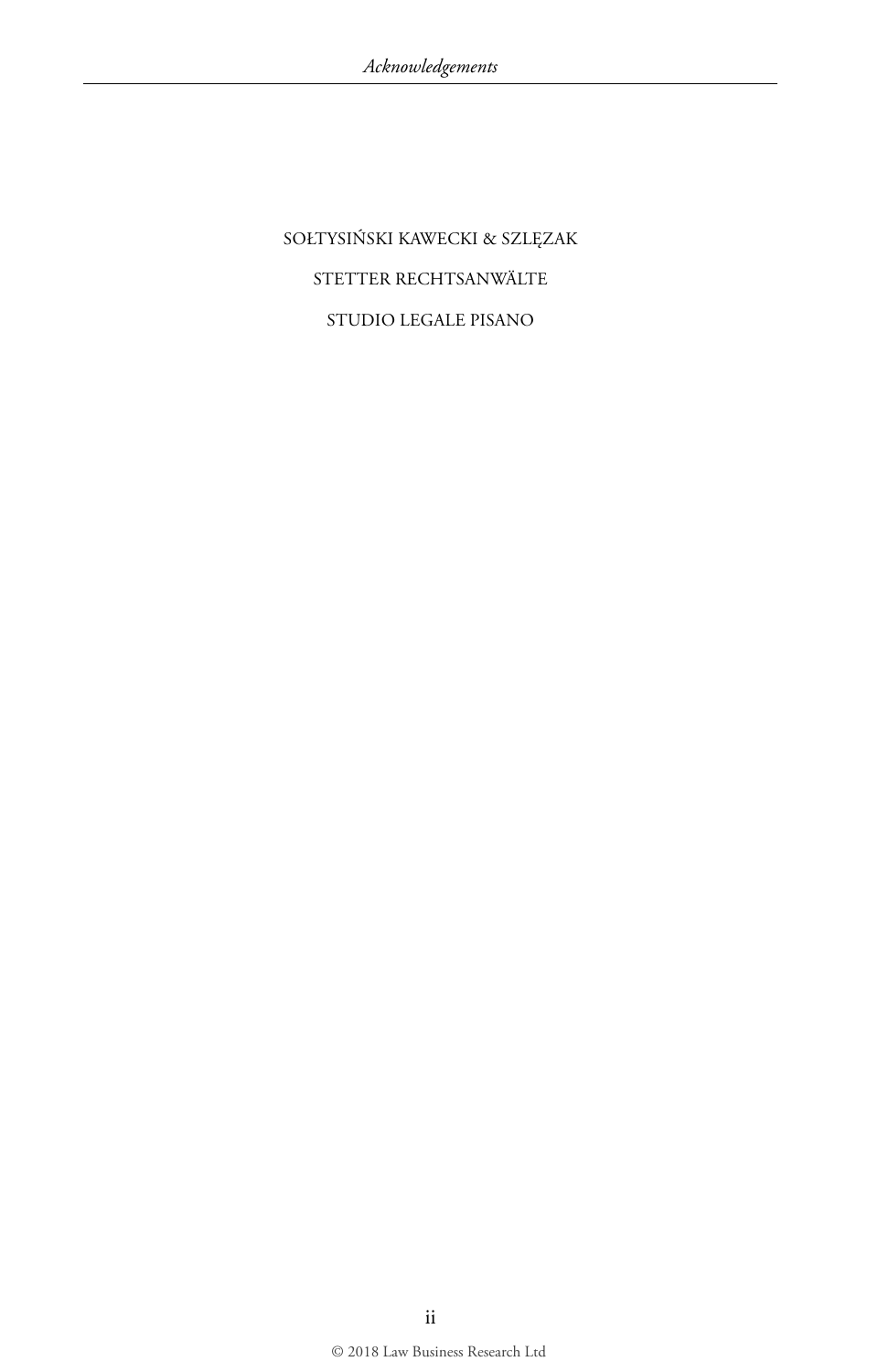# CONTENTS

| Mark F Mendelsohn |                                                                                                         |  |
|-------------------|---------------------------------------------------------------------------------------------------------|--|
| Chapter 1         |                                                                                                         |  |
|                   | Maximiliano D'Auro, Manuel Beccar Varela, Francisco Zavalía, Virginia Frangella and<br>Francisco Grosso |  |
| Chapter 2         |                                                                                                         |  |
|                   | Robert R Wyld and Andreas Piesiewicz                                                                    |  |
| Chapter 3         |                                                                                                         |  |
|                   | Ricardo Pagliari Levy and Heloisa Figueiredo Ferraz de Andrade Vianna                                   |  |
| Chapter 4         |                                                                                                         |  |
|                   | Mark Morrison and Michael Dixon                                                                         |  |
| Chapter 5         |                                                                                                         |  |
|                   | Kareena Teh and Philip Kwok                                                                             |  |
| Chapter 6         |                                                                                                         |  |
|                   | Javier Robalino Orellana and Mareva Orozco                                                              |  |
| Chapter 7         |                                                                                                         |  |
|                   | Shaul Brazil and John Binns                                                                             |  |
| Chapter 8         |                                                                                                         |  |
|                   | Antonin Lévy and Ophélia Claude                                                                         |  |
| Chapter 9         |                                                                                                         |  |
|                   | Sabine Stetter and Stephan Ludwig                                                                       |  |
| Chapter 10        |                                                                                                         |  |
|                   | Ilias G Anagnostopoulos and Jerina (Gerasimoula) Zapanti                                                |  |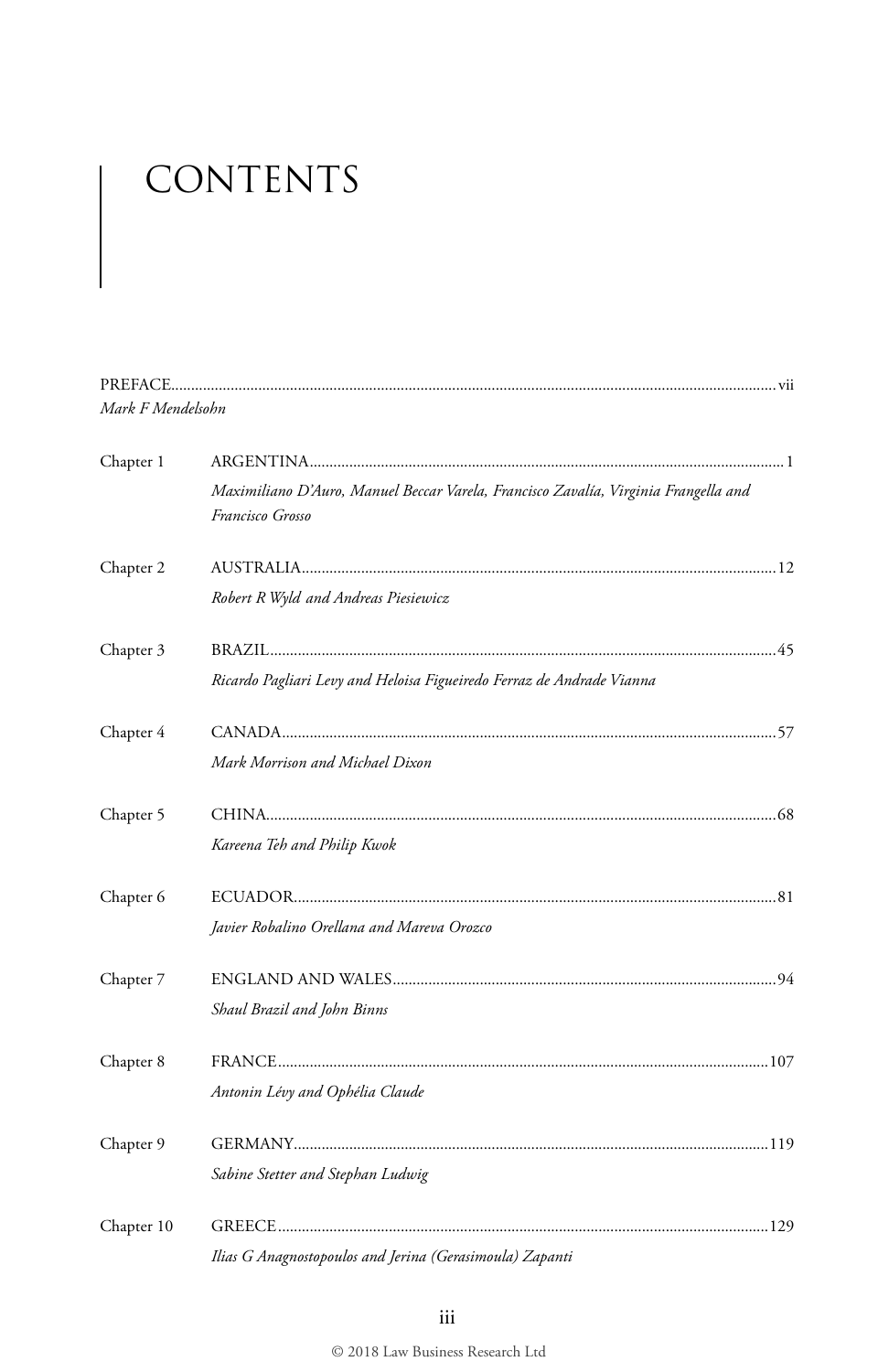| Chapter 11 |                                                         |
|------------|---------------------------------------------------------|
|            | Kareena Teh                                             |
| Chapter 12 |                                                         |
|            | Aditya Vikram Bhat and Shantanu Singh                   |
| Chapter 13 |                                                         |
|            | Chaim Gelfand and Daphna Otremski                       |
| Chapter 14 |                                                         |
|            | Roberto Pisano                                          |
| Chapter 15 |                                                         |
|            | Kana Manabe, Hideaki Roy Umetsu and Shiho Ono           |
| Chapter 16 |                                                         |
|            | Simon Thomas and Lynne Gregory                          |
| Chapter 17 |                                                         |
|            | Tony Dong Wook Kang and Yongman Bae                     |
| Chapter 18 |                                                         |
|            | Rosli Dahlan and Arief Hamizan                          |
| Chapter 19 |                                                         |
|            | Oliver J Armas, Luis Enrique Graham and Thomas N Pieper |
| Chapter 20 |                                                         |
|            | Aldo Verbruggen                                         |
| Chapter 21 |                                                         |
|            | Tomasz Konopka                                          |
| Chapter 22 | .271                                                    |
|            | Alexei Panich and Sergei Eremin                         |
| Chapter 23 | SWEDEN<br>283                                           |
|            | David Ackebo, Elisabeth Vestin and Saara Ludvigsen      |
| Chapter 24 |                                                         |
|            | Yves Klein and Claire A Daams                           |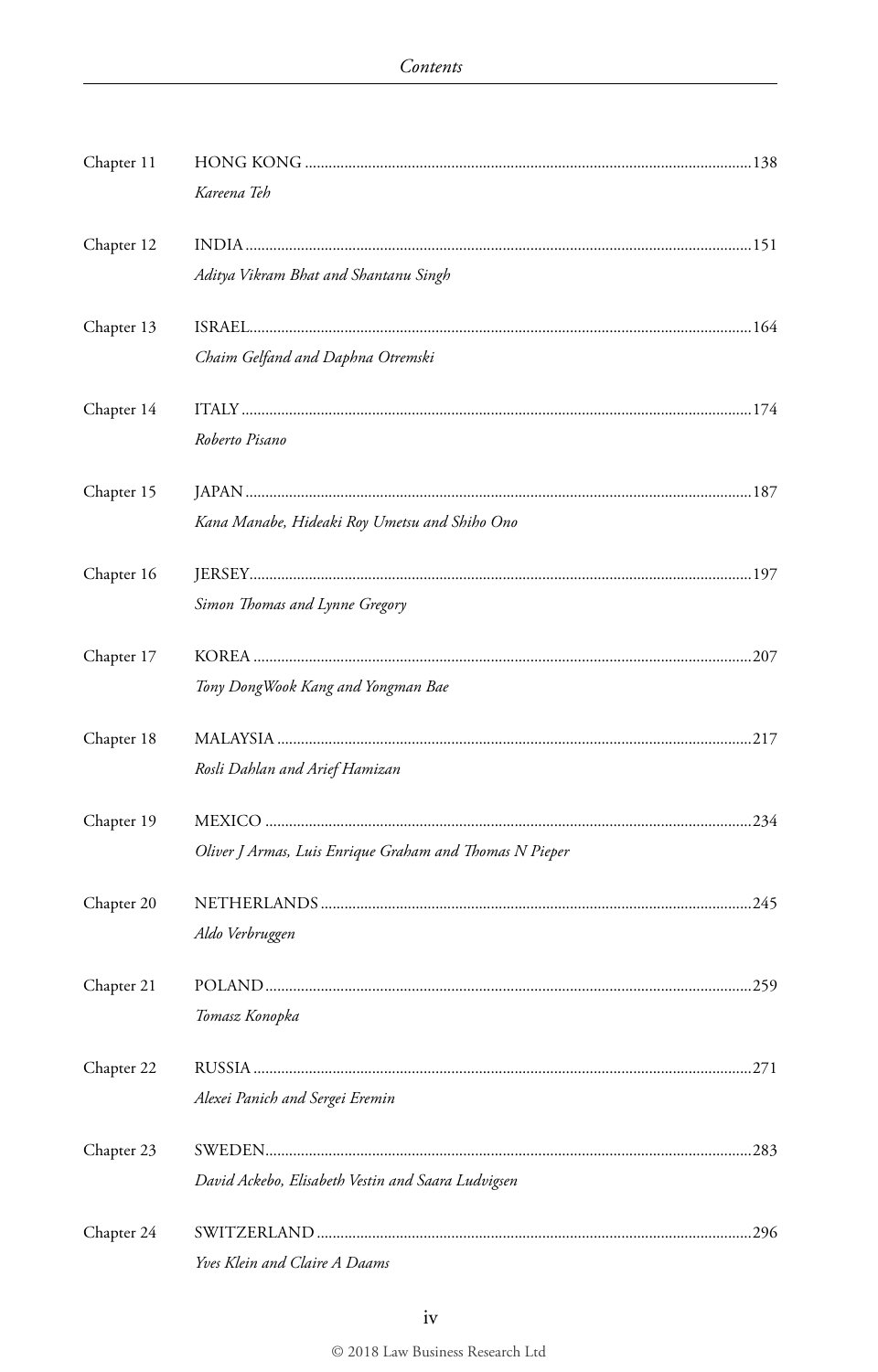|  | Mark F Mendelsohn |  |
|--|-------------------|--|
|  |                   |  |
|  |                   |  |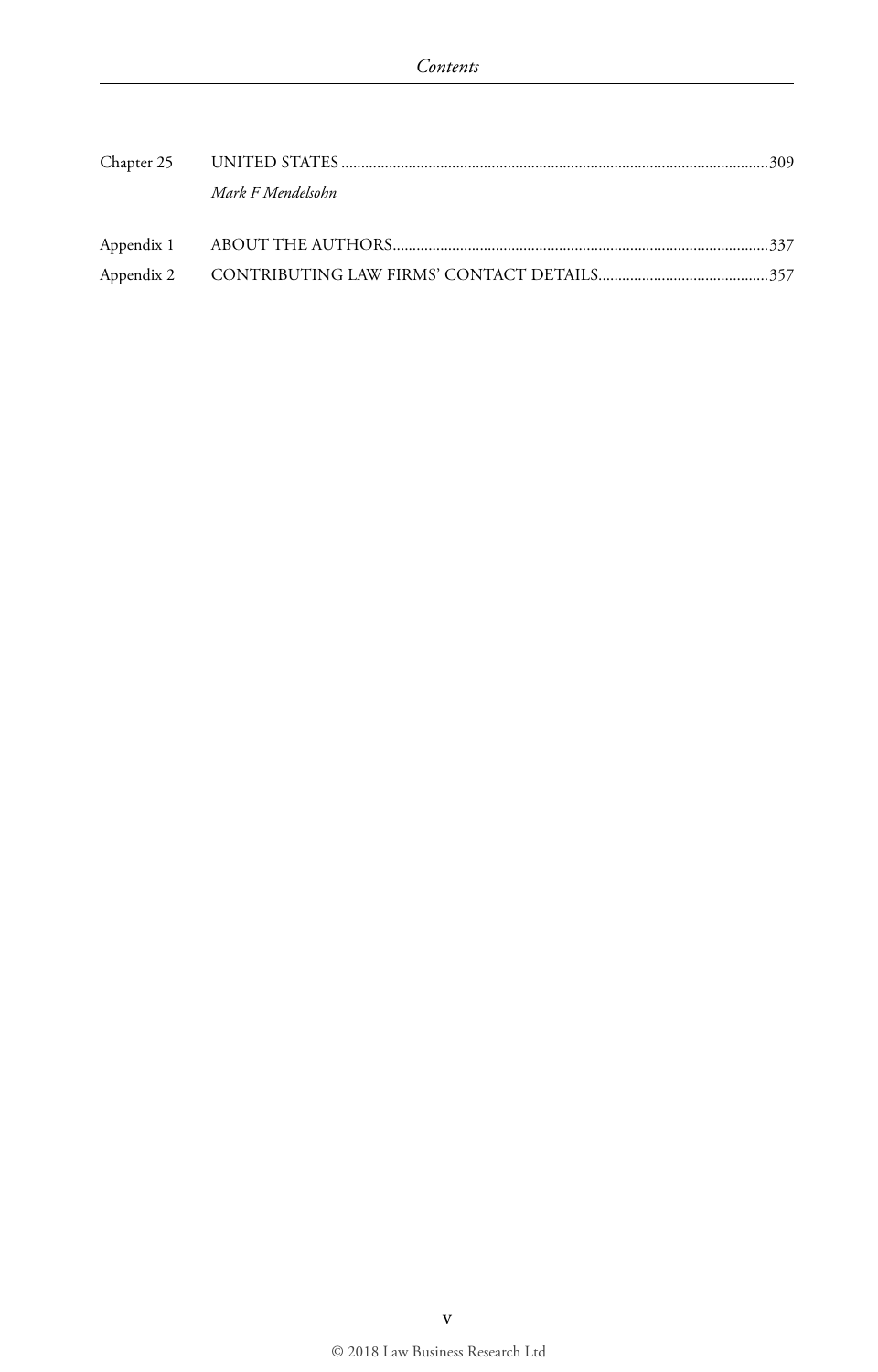## PREFACE

Anti-corruption enforcement continues to be an increasingly global endeavour and this seventh edition of *The Anti-Bribery and Anti-Corruption Review* is no exception. It presents the views and observations of leading anti-corruption practitioners in jurisdictions spanning every region of the globe, including new chapters covering Canada, Israel and Korea.

Given the exceptionally large penalties levied last year against Odebrecht SA and Braskem SA, as well as those against Rolls-Royce Plc, Telia Company AB, and VimpelCom Limited, the size of the fines in global enforcement actions have declined somewhat year-onyear, but multinational cooperation in global enforcement has remained robust. For example, the September 2018 conclusion in the United States of an US\$853.2 million settlement with Petróleo Brasileiro SA (Petrobras) entailed cooperation between Brazil's Federal Public Ministry (MPF), the US Department of Justice (DOJ), and the US Securities and Exchange Commission (SEC). Under the non-prosecution agreement with Petrobras, the DOJ and SEC will credit the amount the company pays to the MPF, with Brazil receiving 80 per cent (US\$682,560,000) of the penalty. Likewise, the conclusion of an enforcement action against SBM Offshore NV, a Netherlands-based oil services company, and its US subsidiary entailed the participation of the MPF, the Netherlands Public Prosecution Service and the DOJ, each of which shared a combined worldwide criminal penalty in excess of US\$478 million. Similarly, Keppel Offshore & Marine, Ltd, a Singapore-based shipping services company, and its US subsidiary entered into coordinated settlement agreements with the DOJ, MPF and Singapore's Corrupt Practices Investigation Bureau. In an enforcement action against Paris-based Société Générale SA and its wholly owned subsidiary, the DOJ credited half the penalty assessed in connection with the bribery charges (over US\$292 million) for payments to the French National Financial Prosecutor's Office. In a related enforcement action against Maryland-based Legg Mason, Inc, the DOJ also credited amounts paid to other law enforcement authorities.

Crediting fines in this way is in keeping with the DOJ's policy, announced in May 2018, of discouraging 'piling on', and encouraging coordination with other enforcement agencies in an attempt to avoid multiple penalties for the same conduct. In the FCPA context, the new policy arguably goes further than Article 4 of the Organisation for Economic Co-operation and Development's Convention on Combating Bribery of Foreign Public Officials in International Business Transactions, which requires signatory states with shared jurisdiction over a foreign bribery case merely to consult with each other 'with a view to determining the most appropriate jurisdiction for prosecution'. For example, notwithstanding evidence of violations of the US Foreign Corrupt Practices Act, the DOJ closed its investigation of Güralp Systems Ltd, a UK-based manufacturer of broadband seismic instrumentation and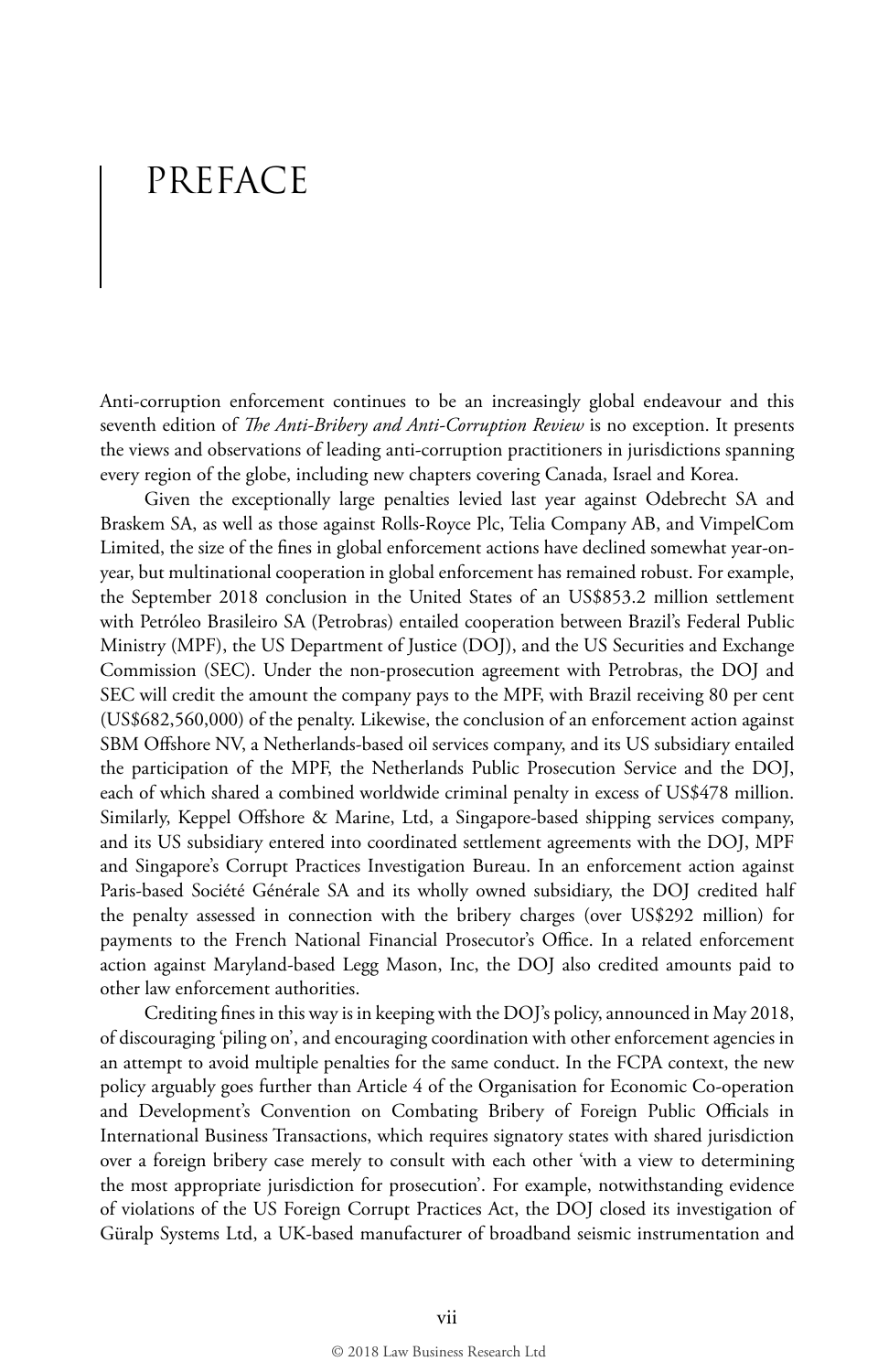monitoring systems, in part owing to a parallel investigation and subsequent charges brought by the UK Serious Fraud Office (SFO).

Large-scale multinational coordination has also continued in connection with ongoing efforts to prosecute corruption in international football. Since May 2015, approximately 45 individuals have been charged in the United States alone. Likewise, there have been further developments in the worldwide investigations into the misappropriation of more than US\$3.5 billion in funds by senior government officials from state-owned strategic development company 1Malaysia Development Berhard (1MDB), including the arrest of former Malaysian prime minister Najib Razak, who was charged with money laundering and various other offences, and eight former officers of the Malaysian External Intelligence Organisation, including its former chief. Hundreds of millions of dollars in assets have been seized. Following a formal request from the DOJ, Indonesia impounded in Bali and agreed to convey to Malaysia a US\$250 million luxury yacht belonging to Low Taek Jho, the Malaysian financier at the centre of the 1MDB scandal.

At an even more fundamental level, and in concert with the growing trend towards multinational cooperation in global enforcement, this past year, around the world, countries have adopted important enhancements to their anti-corruption laws. Argentina established criminal liability for domestic and foreign companies and imposed strict liability for various offences, including active domestic bribery, transnational bribery and participating in the offence of illicit enrichment of public officials. Canada implemented legislation outlawing 'facilitation payments', which are made to government officials to facilitate routine transactions, such as permits. In China, the Standing Committee of the National People's Congress adopted amendments to the country's Anti-Unfair Competition Law that specify the range of prohibited recipients of bribes and expand the definition of prohibited bribery to include bribery for the purpose of obtaining transaction opportunities or competitive advantages. The amendments also impose, with limited exceptions, vicarious liability on employers for bribery committed by employees, and provide for increased penalties. India passed the Prevention of Corruption (Amendment) Act, which criminalises giving an 'undue advantage' to a public official, establishes criminal liability for corporations and creates a specific offence penalising corporate management. Furthermore, Italy announced a new law aimed at strengthening protection for whistle-blowers, while Peru passed a law imposing criminal liability on domestic and foreign corporations.

A significant trend in legislative changes this past year was the widespread introduction of alternative forms of resolution for companies, short of criminal conviction and often referred to as deferred prosecution agreements (DPAs). Argentina, as part of its new law establishing criminal liability for domestic and foreign companies, introduced 'effective collaboration agreements', which allow for non- and deferred-prosecution agreements. Canada created a legal regime for 'remediation agreements' to resolve corporate offences under the Criminal Code and the Corruption of Foreign Public Officials Act. Singapore also introduced similar new legislation. Notably, these new DPA regimes, unlike non-prosecution agreements in the American regime, but in keeping with US DPAs and the regime in the United Kingdom, all require court approval of any proposed agreement. Additionally, in November 2017, France announced its first deferred prosecution agreement under the Sapin II Law with HSBC Private Bank (Suisse) SA, enacted in December 2016.

There have also been a number of significant developments in data protection laws that affect the conduct of international investigations, of which the EU General Data Protection Regulation (GDPR) is the most well known and impactful. In the first court ruling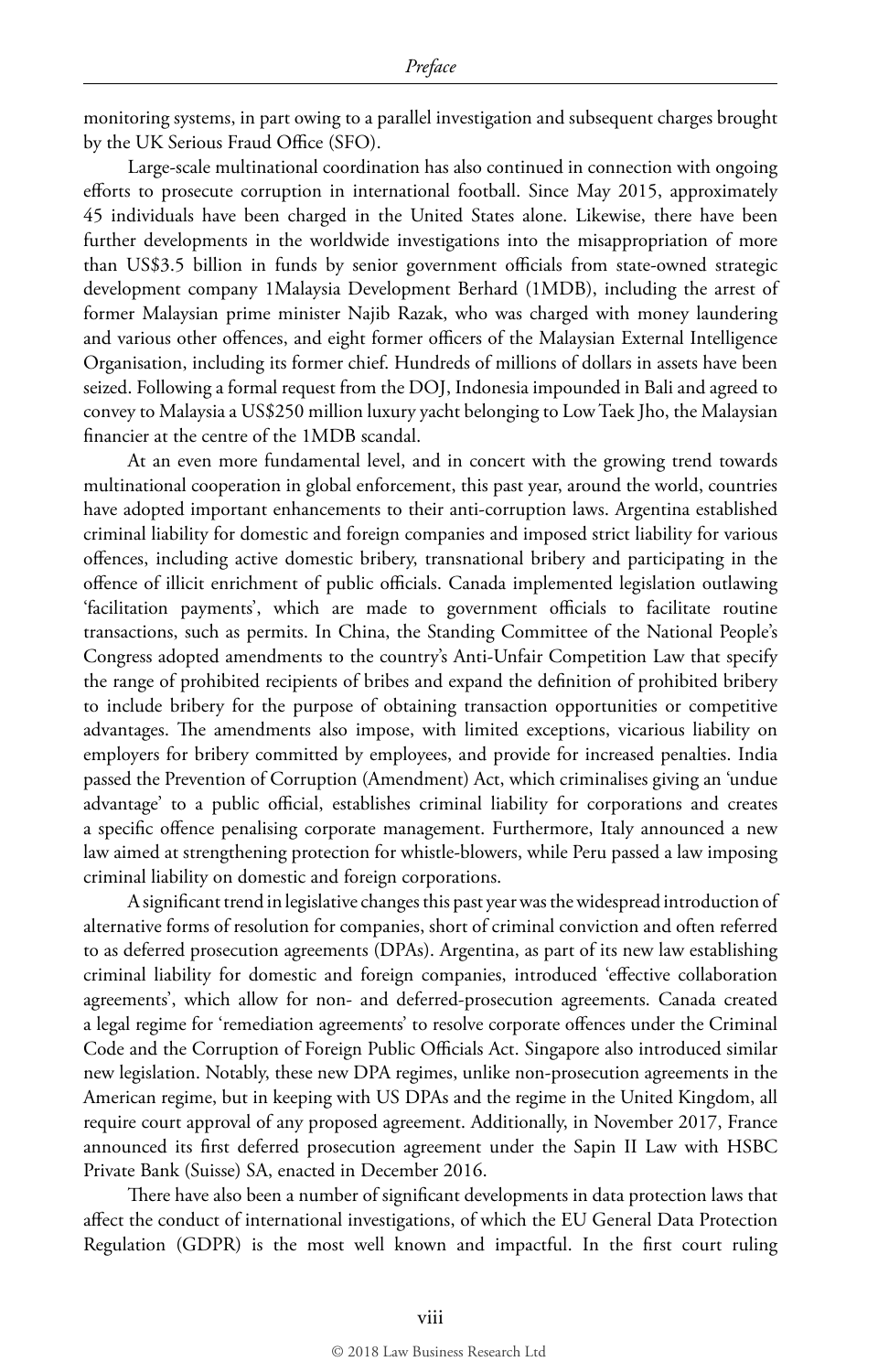concerning the application of the GDPR, a German court held that the Internet Corporation for Assigned Names and Numbers could no longer demand from a registrar of domain information data containing, among other things, the contact information for domain name registrants, administrators and technicians. Meanwhile, a number of developments affect the ability of law enforcement authorities to compel production of certain records from outside their national borders. For example, in the United States, Congress passed the Clarifying Lawful Overseas Use of Data Act (or CLOUD Act), which expressly requires email service providers to preserve and disclose to law enforcement electronic data within their possession, custody or control even when that data is located outside the United States. Following two decisions of the Court of Appeal of England and Wales, the SFO can compel production of documents held outside the United Kingdom by companies incorporated outside the United Kingdom, but the protections of 'litigation privilege' will still be accorded to documents produced in internal investigations. It will be interesting to see how courts and companies navigate these differing and evolving legal regimes in the year ahead.

The chapters in this book, which contain a wealth of learning about these significant developments around the world, will serve as a useful place to begin. They will help to guide practitioners and their clients when navigating the perils of corruption in the conduct of foreign and transnational business, and of related internal and government investigations. I wish to thank all the contributors for their support in producing this volume and for taking time from their practices to prepare these chapters.

#### **Mark F Mendelsohn**

Paul, Weiss, Rifkind, Wharton & Garrison LLP Washington, DC November 2018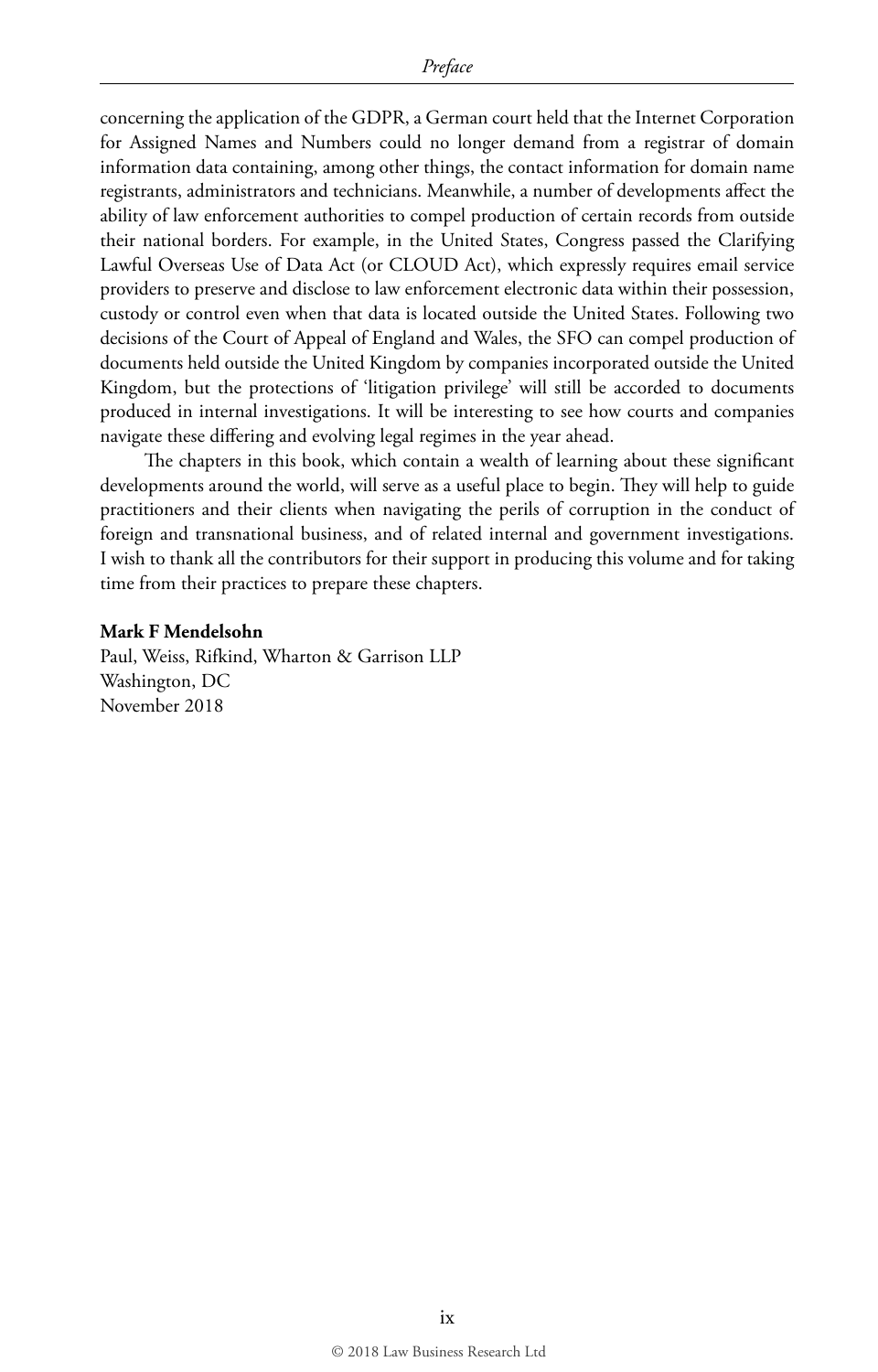**Chapter 18**

### MALAYSIA

*Rosli Dahlan and Arief Hamizan*<sup>1</sup>

#### **I INTRODUCTION**

The 14th Malaysian general election, held on 9 May 2018, marked a historic moment for Malaysia. The coalition of opposition political parties calling themselves 'Pakatan Harapan' (Pact of Hope) created a political tsunami when it swept to victory, dislodging the unbroken hold on government of the incumbent ruling coalition, 'Barisan National' (National Front), which had been in power for over six decades since independence in 1957.

A major factor of Pakatan Harapan's victory – which brought back former Malaysian strongman Dr Mahathir Mohamad as the country's seventh Prime Minister – was its reformist, anti-corruption agenda, which resonated with a nation shocked by the alleged involvement of the incumbent, Prime Minister Najib Razak, in the multibillion-dollar 1Malaysia Development Berhad (1MDB) corruption scandal.<sup>2</sup> The Malaysian electorate was enraged by the then government's dirty tactics to deregister Dr Mahathir's party, Parti Pribumi Bersatu Malaysia,<sup>3</sup> just days before voting day. The High Court has since ruled that the deregistration was illegal.

Since its election victory, the new Malaysian government has continued to aggressively pursue its anti-corruption agenda through the establishment of the Special Cabinet Committee on Anti-Corruption (JKKMAR) and the Governance, Integrity and Anti-Corruption Centre (GIACC); the formulation of the National Anti-Corruption Plan;<sup>4</sup> and the reopening of

1 Rosli Dahlan is a partner and Arief Hamizan is a pupil in chambers at Lee Hishammuddin Allen & Gledhill.

<sup>2</sup> Rahmah Ghazali, 'Pakatan reveals its anti-corruption manifesto', *The Star*. Retrieved at https://www.thestar. com.my/news/nation/2017/10/31/pakatan-reveals-its-anticorruption-manifesto/.

<sup>3</sup> Karen Arukesamy, 'Status quo for PPBM as political party (Updated)', *The Sun Daily*. Retrieved at http://www.thesundaily.my/news/2018/04/23/status-quo-ppbm-political-party; V Anbalagan, 'PPBM gets go-ahead to challenge RoS order', Free Malaysia Today. Retrieved at https://www.freemalaysiatoday.com/ category/nation/2018/04/23/ppbm-gets-go-ahead-to-challenge-ros-order/; Ho Kit Yen, 'RoS affirms PPBM as a valid party after de-registration tussle', Free Malaysia Today. Retrieved at https://www. freemalaysiatoday.com/category/nation/2018/08/14/ros-affirms-ppbm-as-a-valid-party-after-deregistration-tussle/.

<sup>4</sup> 'Pakatan fulfilled 21 out of 60 promises in 100 days, says Dr M', *The Star*. Retrieved at https://www.thestar. com.my/news/nation/2018/08/17/pakatan-fulfilled-21-out-of-60-promises-in-100-days-says-dr-m/.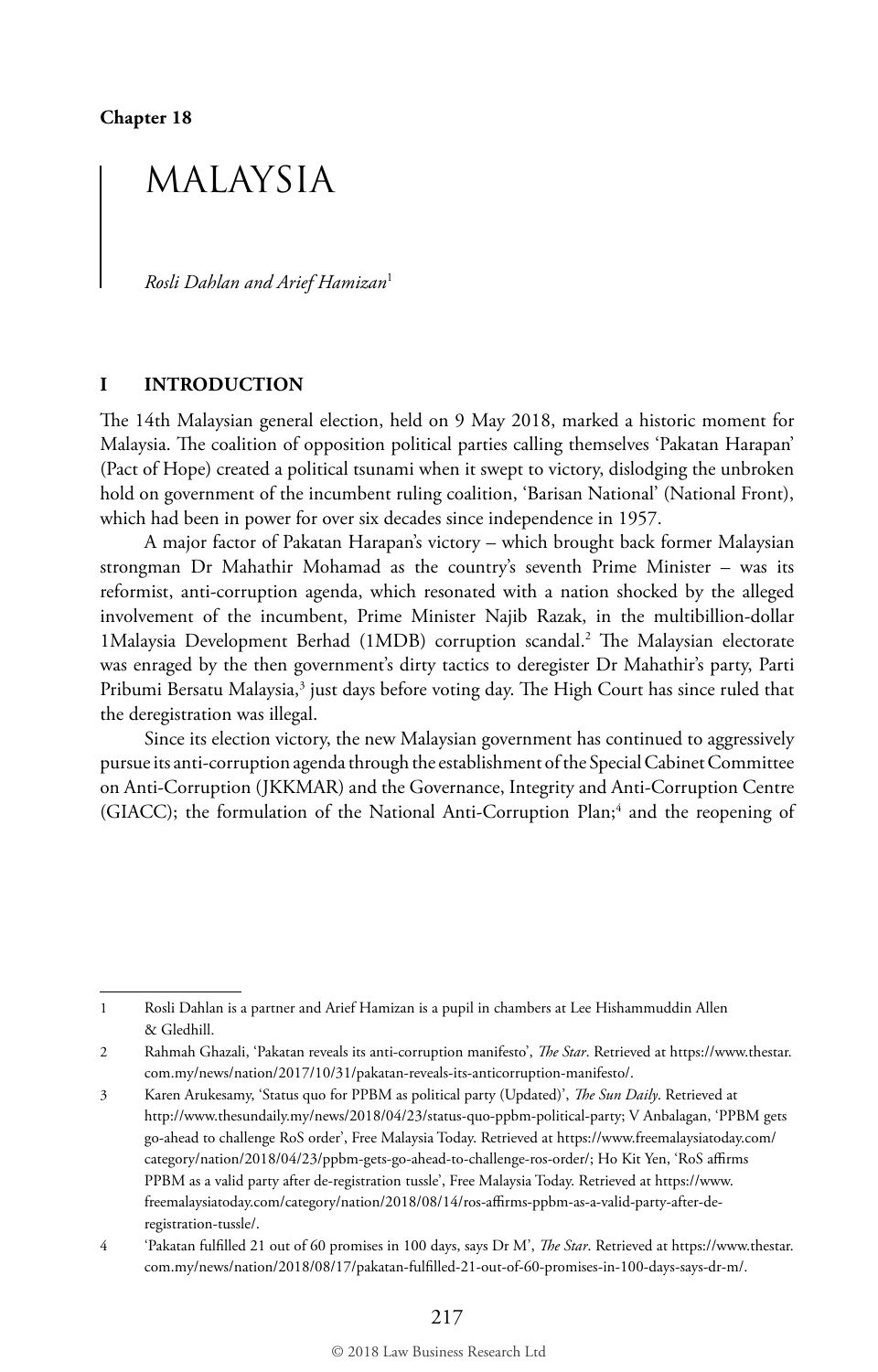investigations into the 1MDB scandal, which have recently led to criminal charges being brought against former Prime Minister Najib Razak.<sup>5</sup> By 2030, Malaysia aims to be one of the top 10 cleanest nations in the world.<sup>6</sup>

#### **II DOMESTIC BRIBERY: LEGAL FRAMEWORK**

#### **i Legislation on corruption**

A number of pieces of legislation in Malaysia deal with corruption:

- *a* Penal Code (FMS Chapter 45) (Revised in 1997 as Act 574);
- *b* Prevention of Corruption Ordinance 1950 (repealed);
- *c* Election Offences Act 1954 (Act 5);
- *d* Prevention of Corruption Act 1961 (Act 57) (repealed);
- *e* Customs Act 1967 (Act 235) (Revised 1980);
- *f* Emergency (Essential Powers Ordinance) 1970;
- *g* Anti-Money Laundering, Anti-Terrorism Financing and Proceeds of Unlawful Activities Act 2001 (Act 613);
- *h* Anti-Corruption Act 1997 (Act 575) (repealed); and
- *i* Malaysian Anti-Corruption Commission Act 2009 (Act 694).

The Malaysian Anti-Corruption Commission Act 2009 (the MACC Act 2009), which repealed the Anti-Corruption Act 1997, is the principal legislation dealing with corruption. Malaysia's aspiration to combat corruption can be seen from the succession of anti-corruption laws that were passed prior to and after independence. Over the years, more progressive laws were passed to combat corruption, both in the public and private sectors, to cover extensive corruption in its multiple forms.

#### **ii Malaysian Anti-Corruption Commission Act 2009 (Act 694)**

Precedent court cases have described corruption as the provision of corrupt gratification as an inducement or reward for a person to act or forbear to act in a manner contrary to his or her office or position.7 The word 'corrupt' was explained by the Malaysian courts as 'doing an act knowing that the act done is wrong, doing so with evil feelings and evil intentions' and 'purposely doing an act which the law forbids'.

The courts elaborated that: 'Corrupt is a question of intention. If the circumstances show that what a person has done or has omitted to do was moved by an evil intention or a guilty mind, then he is liable under the section. Thus if the accused used his position to solicit gratification with a guilty mind, he is caught within the ambit of the section. (In that case.) The real point is whether there is soliciting of a political donation with a corrupt intention.'8

<sup>5</sup> Hazlin Hassan and Nadirah H Rodzi, 'Najib pleads not guilty to corruption charges linked to 1MDB, vows to clear name', *The Straits Times*. Retrieved at https://www.straitstimes.com/asia/se-asia/ malaysias-former-pm-najib-razak-arrives-in-court-to-face-graft-charges-linked-to-1mdb.

<sup>6</sup> See footnote 2.

<sup>7</sup> Section 16 Malaysian Anti-Corruption Commission Act 2009 (Act 694).

<sup>8</sup> See *Public Prosecutor v. Datuk Haji Harun bin Haji Idris* (No. 2) [1977] 1 MLJ 15.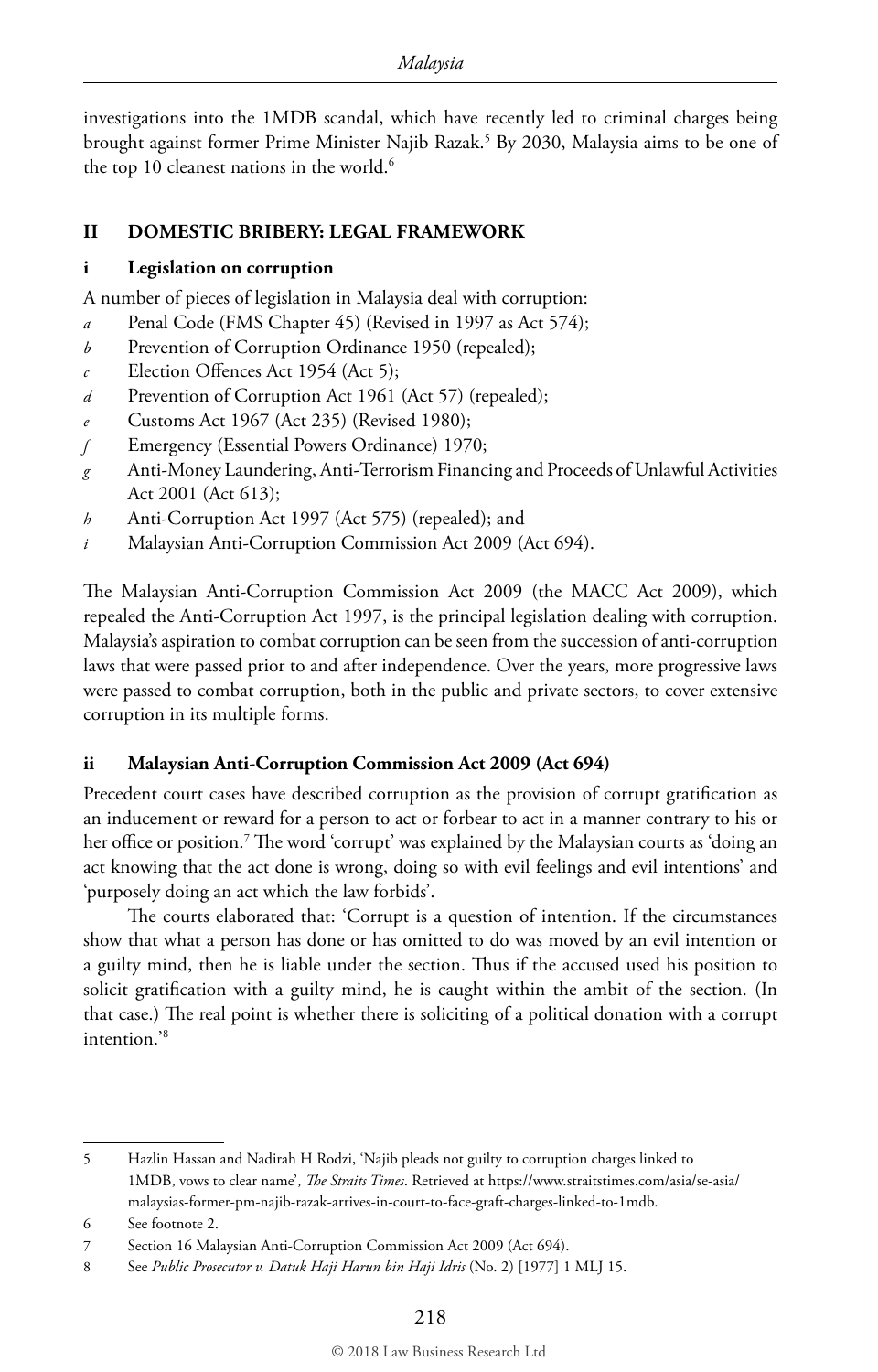The MACC Act 2009 has the principal objective of promoting the integrity and accountability of public and private sector administration by constituting an independent and accountable anti-corruption body; and educating the public at large about corruption and its effects.

The MACC Act 2009 has expanded the definition of gratification to cover the following many corrupt acts:

- money, donation, gift, loan, fee, reward, valuable security, property or interest in property (being property of any description whether movable or immovable), financial benefit or any other similar advantage;
- *b* any office, dignity, employment, contract of employment or services, or agreement to give employment or render services in any capacity;
- *c* any payment, release, discharge or liquidation of any loan, obligation or other liability, whether in whole or in part;
- *d* any valuable consideration of any kind, any discount, commission, rebate, bonus, deduction or percentage;
- any forbearance to demand any money or money's worth or valuable thing;
- *f* any other service or favour of any description, including protection from any penalty or disability incurred or apprehended or from any action or proceedings of a disciplinary, civil or criminal nature, whether or not already instituted, and including the exercise or the forbearance from the exercise of any right or any official power or duty; and
- *g* any offer, undertaking or promise, whether conditional or unconditional, of any gratification within the meaning of any of the preceding paragraphs (a) to  $(f)$ .<sup>9</sup>

#### *Offences*

The MACC Act 2009 deals with the offences of corruption in multiple forms that include acceptance of gratification and the following:

- Bribery of an officer of a public body: it is an offence to offer to an officer of a public body or for an officer of a public body to solicit or accept any gratification as an inducement or a reward for:
	- any vote at any public body meeting either for or against any measure, resolution or question;
	- performance or non-performance or aiding in procurement or to expedite, delay, hinder or prevent the performance of any official act;
	- procurement or prevention of passing of vote or procurement of any contract or advantage in favour of any person; or
	- granting or forbearing any favour or disfavour.<sup>10</sup>

It is an offence for officers of a public body to use their office or position for any gratification, whether for themselves, their relatives or associates.<sup>11</sup>

- *b* Corrupt gratification by an agent: it is an offence for an agent to corruptly accept, obtain, agree to accept or attempt to obtain from any person or for any person to give, agree to give or offer any gratification to any agent as an inducement or a reward for:
	- doing, forbearing to do, for having done or for having forborne to do any act in relation to his or her principal's affairs or business; or

<sup>9</sup> Section 3 Malaysian Anti-Corruption Commission Act 2009 (Act 694).

<sup>10</sup> Section 21 Malaysian Anti-Corruption Commission Act 2009 (Act 694).

<sup>11</sup> Section 23 Malaysian Anti-Corruption Commission Act 2009 (Act 694).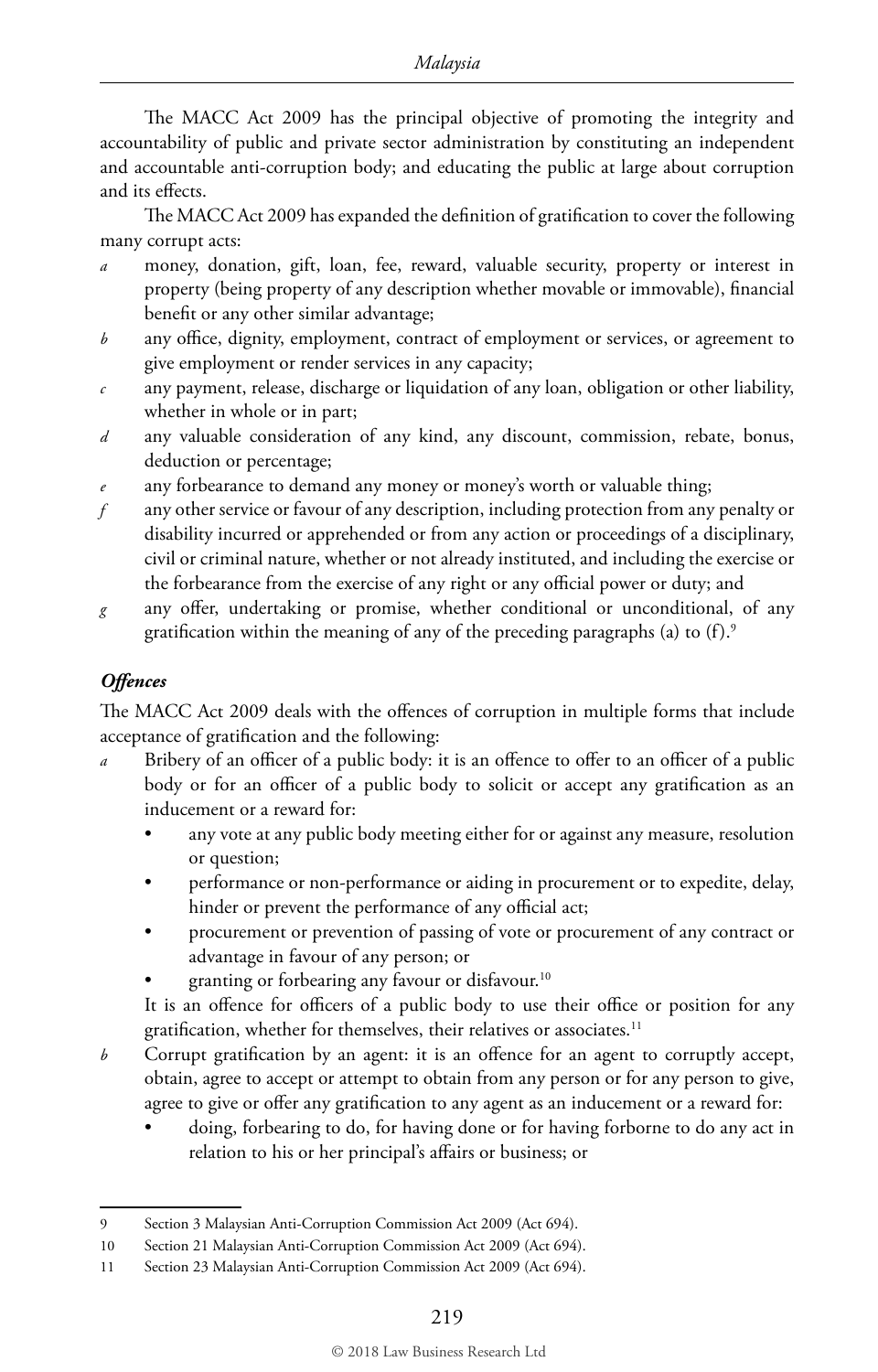- showing or forbearing to show favour or disfavour to any person in relation to his or her principal's affairs.<sup>12</sup>
- *c* Deception of principal by an agent: it is an offence to give an agent or for an agent to use any account or document (when he or she has reason to believe the statement contains false or erroneous or defective material or information) to deceive or mislead the principal.<sup>13</sup>
- *d* Procurement of withdrawal of tender: it is an offence to:
	- offer any gratification to any person who has made a tender for a contract (with intention to obtain from any public body a contract for work or service or supply of any goods) as an inducement or a reward for a withdrawal of a tender; or
	- solicit or accept any gratification as an inducement or a reward for a withdrawal of a tender.14
- *e* Attempts, preparations, abetments and criminal conspiracy to commit offences: it is equally an offence for any person to attempt or to do any act preparatory to or in furtherance of the commission of any offence or abet or engage in a criminal conspiracy to commit any offence under the MACC Act 2009.15
- *f* Failure to report bribery is an offence: any person who is aware of bribery transactions shall make a report to the Malaysian Anti-Corruption Commission (MACC) or the police. Failure to make a report constitutes an offence punishable by a fine not exceeding 10,000 ringgit or imprisonment not exceeding two years, or both.<sup>16</sup>

#### *Statutory presumption of corruption*

Once gratification is proved to have been offered or received, it shall be presumed that the gratification is a corrupt gratification as an inducement or a reward for or on account of the matters unless the contrary is proved.17 The burden then shifts to the accused to show, on the balance of probability, that the gratification was not received or given corruptly.<sup>18</sup>

#### *Penalty*

Corruption is punishable by imprisonment not exceeding 20 years and a fine of not less than five times the sum or value of the gratification that is the subject matter of the offence, where the gratification is capable of being valued or is of a pecuniary nature, or 10,000 ringgit, whichever is higher.<sup>19</sup>

#### *Plea-bargaining*

In 2012, the Criminal Procedure Code (Act 593) was amended to allow for plea-bargaining. An accused person may make an application for plea-bargaining in the court in which the

<sup>12</sup> Section 17 Malaysian Anti-Corruption Commission Act 2009 (Act 694).

<sup>13</sup> Section 18 Malaysian Anti-Corruption Commission Act 2009 (Act 694).

<sup>14</sup> Section 20 Malaysian Anti-Corruption Commission Act 2009 (Act 694).

<sup>15</sup> Section 28 Malaysian Anti-Corruption Commission Act 2009 (Act 694).

<sup>16</sup> Section 25 Malaysian Anti-Corruption Commission Act 2009 (Act 694); See also *Md Ezam Md Daimon v. Amona Building Management Services Sdn Bhd* [2011] 2 ILR 69.

<sup>17</sup> Section 50 Malaysian Anti-Corruption Commission Act 2009 (Act 694).

<sup>18</sup> See *PP v. Mohd Noor Yusof* [2008] 7 CLJ 504; *Mohd Khirudin Yaakub v. PP* [2009] 10 CLJ 315.

<sup>19</sup> Section 24 Malaysian Anti-Corruption Commission Act 2009 (Act 694).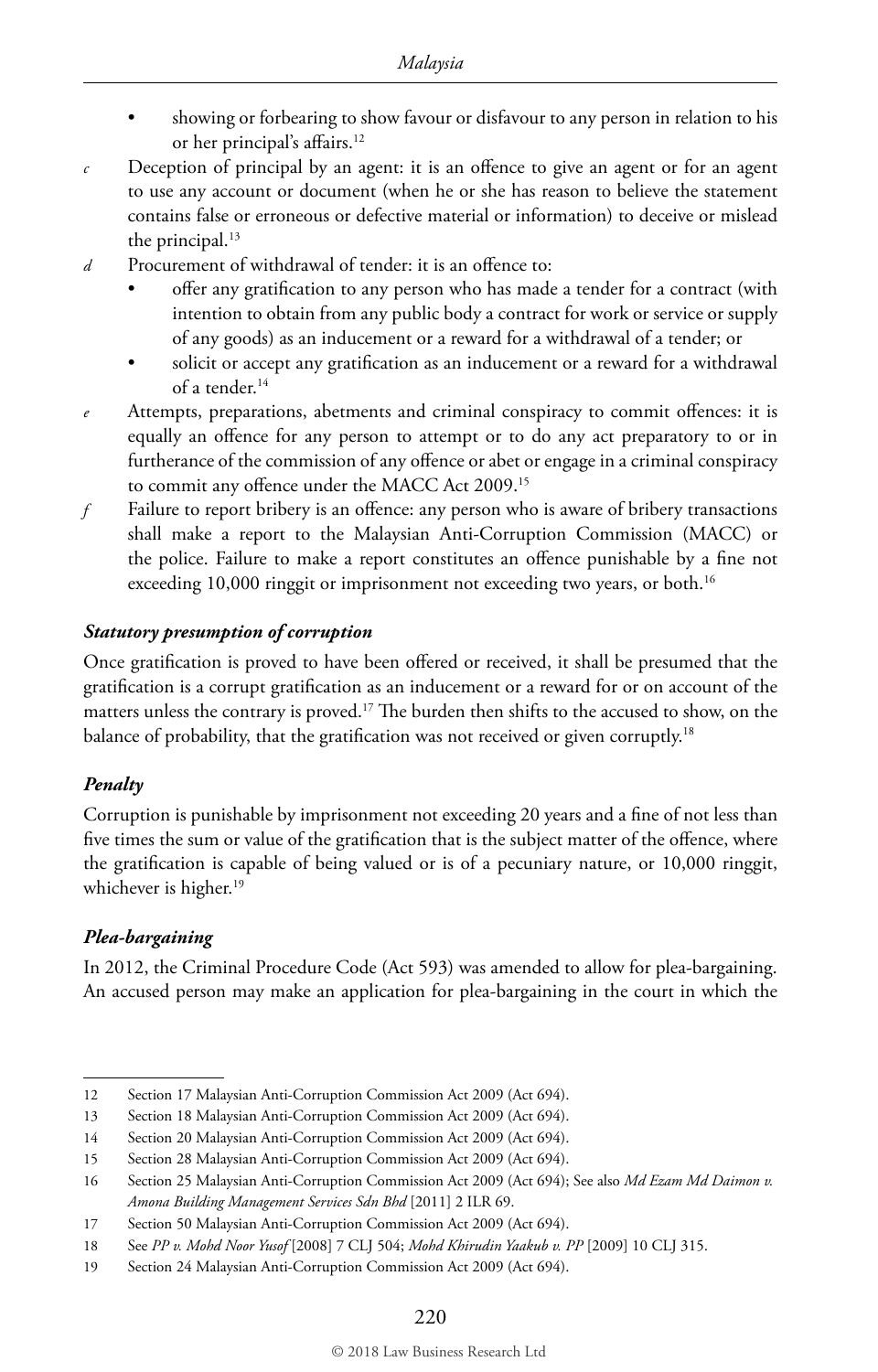offence is to be tried.<sup>20</sup> It is not yet clear whether the Public Prosecutor will accede to any request for plea-bargaining in corruption cases. The process for plea-bargaining will require the accused person to agree on a disposition with the prosecution, and the court shall find the accused guilty on the charge and sentence the accused to not more than half of the maximum punishment of imprisonment provided under the law for the offence for which the accused has been convicted.<sup>21</sup>

#### *Public officer*

The express objective of the MACC Act 2009 is to eradicate corruption in the public sector by having a very wide definition of a public officer:

*Public officer or officer of a public body means any person who is a servant of a public body, and includes a member of the administration, a member of Parliament, a member of a State Legislative Assembly, a judge of the High Court, Court of Appeal or Federal Court, and any person receiving any remuneration from public funds.*<sup>22</sup>

Previously, the High Court, the Court of Appeal and the Federal Court had ruled that the Prime Minister of Malaysia is not a public officer.<sup>23</sup> This had created widespread public disaffection and suspicion that the courts were complicit in covering up the 1MDB financial scandal, whereas the US Department of Justice (DOJ) court papers had made clear reference to a top-ranking official named 'Malaysian Official 1' as being the former Prime Minister and various other suspects as people associated with  $\lim_{n \to \infty} 24$  The newly appointed Attorney General is now seeking to review the earlier court decisions in impending prosecutions against the former Prime Minister.25

#### **iii Penal Code (Act 574)**

The Malaysian Penal Code makes it an offence for a public servant to obtain any gift from a person involved in any proceeding or business transacted by him or her.<sup>26</sup> A public servant commits an offence if he or she accepts any gratification other than his or her legal remuneration in respect of an official act.<sup>27</sup> Taking a gratification by corrupt or illegal means to influence a public servant<sup>28</sup> or taking gratification for the exercise of personal influence with a public servant<sup>29</sup> is also an offence.

<sup>20</sup> Section 172C of the Criminal Procedure Code (Revised 1999) Act 593.

<sup>21</sup> Section 172D of the Criminal Procedure Code (Revised 1999) Act 593.

<sup>22</sup> Section 3 Malaysian Anti-Corruption Commission Act 2009 (Act 694).

<sup>23</sup> 'Dr M, Khairuddin fail to get leave to appeal in suit against PM', *The Star*. Retrieved at https://www. thestar.com.my/news/nation/2018/02/27/dr-m-khairuddin-fail-to-get-leave-to-appeal-in-suit-against-pm/.

<sup>24</sup> Karishma Vaswani, 'Who is 'Malaysian Official 1'? Case closed', BBC News. Retrieved at www.bbc.com/ news/business-37234717; 'Najib is Malaysian Official 1 (MO1), says Rahman Dahlan (Updated)', *The Sun Daily*. Retrieved at www.thesundaily.my/news/1957789.

<sup>25</sup> 'Najib seeks to exclude top four judges from panel hearing review in misfeasance suit', *The Malay Mail*. Retrieved at https://www.malaymail.com/s/1659603/najib-seeks-to-exclude-top-four-judges-from-panelhearing-review-in-misfeas.

<sup>26</sup> Section 165 Penal Code (Act 574).

<sup>27</sup> Section 161 Penal Code (Act 574).

<sup>28</sup> Section 162 Penal Code (Act 574).

<sup>29</sup> Section 163 Penal Code (Act 574).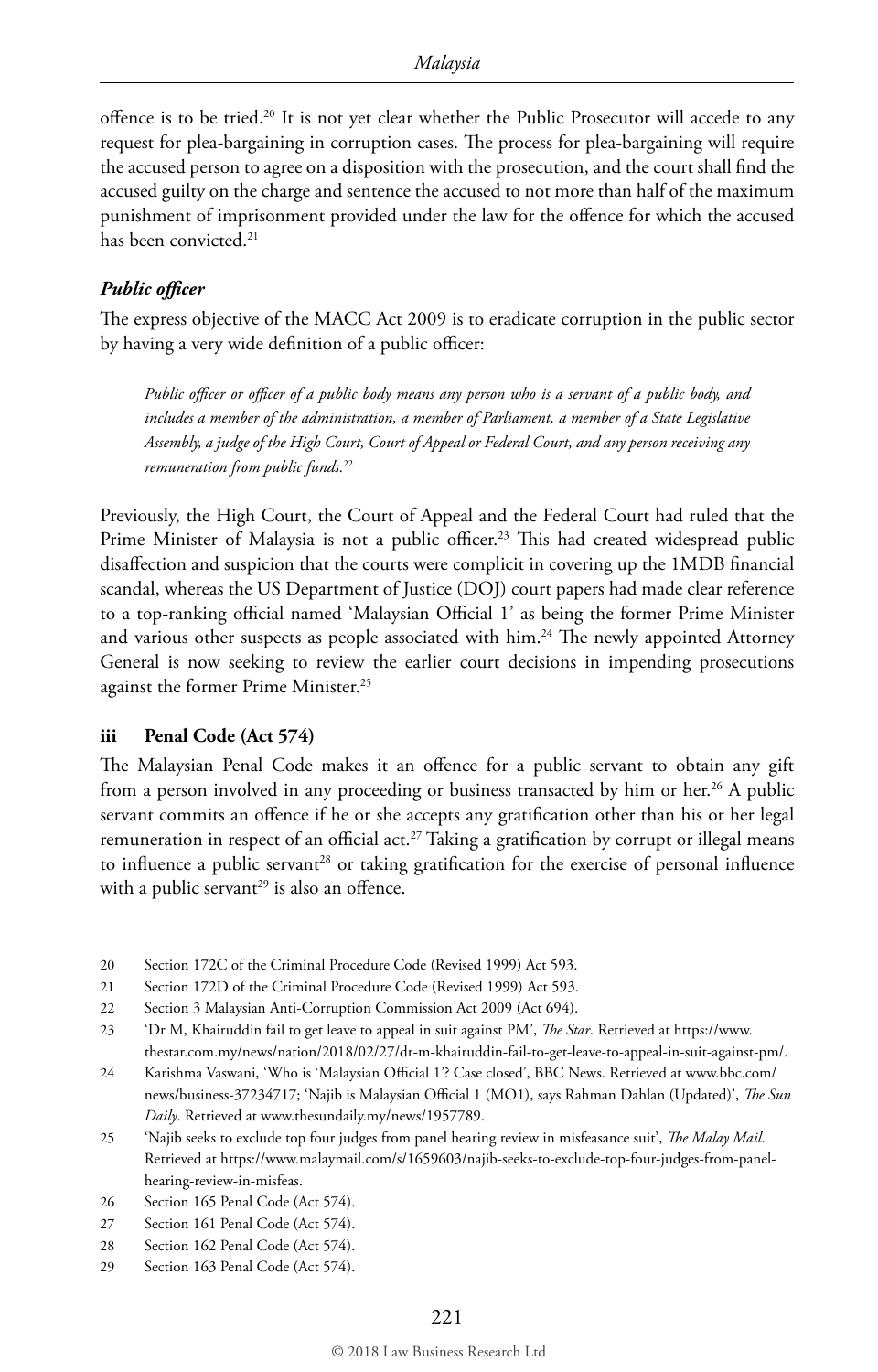#### **iv Emergency (Essential Powers) Ordinance No. 22/1970**

Provisions for corruption in relation to members of the administration is provided under the Emergency (Essential Powers) Ordinance No. 22/1970, which defines 'corrupt practice' as any act done by any member of the administration or any member of Parliament or state legislative assembly member or any public officer who uses his or her public office for his or her pecuniary or other advantage. A member of a state legislative assembly is also forbidden to engage in any trade, business or profession that he or she oversees. He or she also cannot take part in any decision of the state executive council relating to any trade, business or profession he or she is engaged in or take part in any decision likely to affect his or her pecuniary interest therein.30

#### **III ENFORCEMENT: DOMESTIC BRIBERY**

A specialised law enforcement body was established in the form of the Anti-Corruption Agency (ACA), which was then upgraded and became the MACC, established under the purview of the MACC Act 2009. The MACC superseded the ACA as the sole body managing cases related to corruption and having the foremost role in anti-corruption initiatives nationwide.

The MACC has extensive powers to investigate corruption and may order any person to appear before it to be examined. In addition, officers of the MACC are empowered by the MACC Act 2009 to have powers and immunity similar to that afforded to police officers in the performance of their duties; for example, powers of search and seizure of property.

The MACC has also been accorded powers of enforcement pursuant to 25 other pieces of legislation, which include the areas of banking and financial transactions,<sup>31</sup> company or society dealings and transactions,<sup>32</sup> customs and smuggling activities,<sup>33</sup> income tax,<sup>34</sup> prison and government supplies<sup>35</sup> and election offences.<sup>36</sup>

The MACC has also been given administrative powers to recommend disciplinary actions against public officials under various government directives and circulars, namely:

- *a* Public Officers (Conduct and Discipline) Regulations 1993;
- *b* Service Circular No. 12 of 1967 (Anti-Corruption Agency Director's Investigation Report);
- *c* Service Circular No. 17 of 1975 (National Investigation Bureau Investigation Report);
- *d* Confidential General Circular No. 1 of 1984 (Investigation of Corruption Cases against Government Departments);
- *e* Confidential General Circular No. 1 of 1985 (Integrity Vetting by Anti-Corruption Agency Malaysia); and
- *f* other Service Circulars currently enforced.

<sup>30</sup> Section 2 Emergency (Essential Powers) Ordinance No. 22/1970.

<sup>31</sup> Section 134 Financial Services Act 2013 (Act 758); Section 88 Central Bank of Malaysia Act 2009 (Act 701).

<sup>32</sup> Section 537 Companies Act 2016 (Act 777); Section 46 Societies Act 1966 (Act 235).

<sup>33</sup> Section 137 Customs Act 1967 (Act 235).

<sup>34</sup> Section 118 Income Tax 1967 (Act 53).

<sup>35</sup> Section 54 Prison Act 1995 (Act 206).

<sup>36</sup> Section 10 Election Offences Act 1954 (Act 5).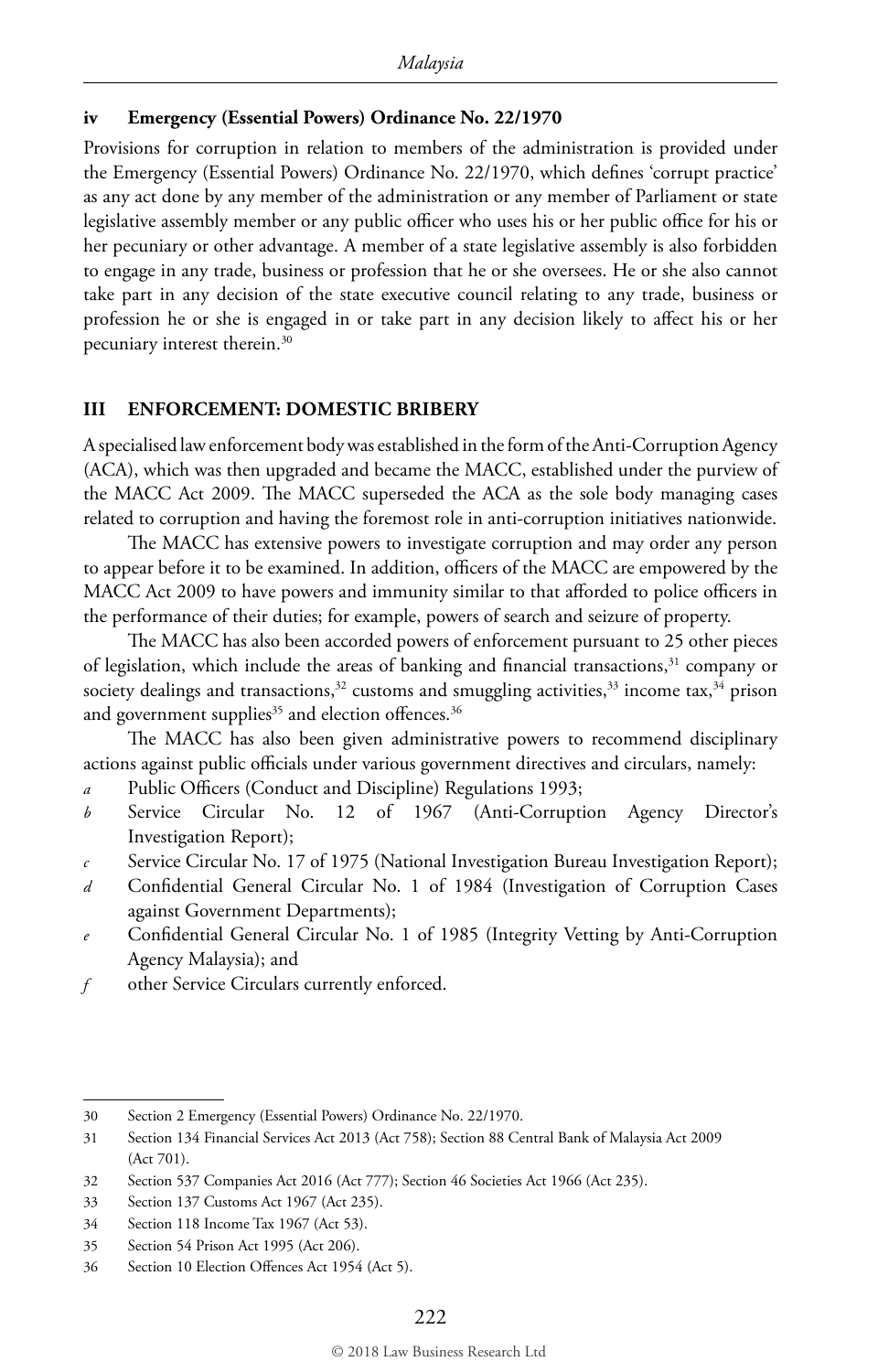Section 7 of the MACC Act 2009 lists the functions of the MACC as follows:

- *a* to receive and consider any report of the commission of an offence under this Act and to investigate such reports;
- *b* to detect and investigate any suspected offence or attempt or conspiracy to commit any offence under the MACC Act 2009;
- *c* to examine the practices, systems and procedures of public bodies to facilitate the discovery of offences under the MACC Act 2009;
- *d* to instruct, advise and assist any person on ways in which corruption may be eliminated;
- to advise heads of public bodies of any change in practices, systems or procedures to reduce the likelihood of the occurrence of corruption;
- *f* to educate the public against corruption; and
- *g* to enlist and foster public support against corruption.

Section 30 of the MACC Act 2009 sets out the powers of the MACC to examine persons as follows:

- *a* order any person to be interviewed in relation to any matter that may assist in the investigation into the offence;
- *b* order any person, to produce any book, document, records, accounts or computerised data, or any certified copy thereof, or any other article that may assist in the investigation into the offence;
- *c* order any person to furnish a statement in writing made on oath or affirmation setting out therein all such information as may assist in the investigation into the offence, within the time specified; and
- *d* order any person to have his or her handwriting or voice sample taken.

In the case of *Suruhanjaya Pencegahan Rasuah Malaysia & Ors v. Latheefa Beebi Koya & Anor*, the Federal Court, which is the apex court in Malaysia, ruled that the MACC may issue a notice under Section 30(1)(a) of the MACC Act 2009 to the lawyer representing an accused person and such notices cannot be challenged in court.<sup>37</sup> This decision has been criticised as it adversely affects the accused's right to be defended by a lawyer of his or her choice since the lawyer may be called as a witness for the prosecution.

As a counterbalance to prevent any abuse of the wide powers granted to its officers, the MACC Act 2009 prescribes the establishment of five different internal watchdog bodies:

- Anti-Corruption Advisory Board;
- *b* Special Committee on Corruption;
- *c* Complaints Committee;
- *d* Operations Review Panel; and
- Consultation and Corruption Prevention Panel.

Some of the powers vested in the MACC have been the subject of public criticism. Following the death of a witness while in MACC custody,<sup>38</sup> a challenge was mounted against the MACC for interrogating witnesses beyond normal business hours. However, in the case of *Datuk Seri* 

<sup>37</sup> Tamarai Chelvi, 'Federal Court rules MACC's notice to lawyers cannot be challenged', *The Sun Daily*. Retrieved at www.thesundaily.my/news/2017/08/09/federal-court-rules-maccs-notice-lawyers-cannot-bechallenged.

<sup>38</sup> See further details at teohbenghock.org.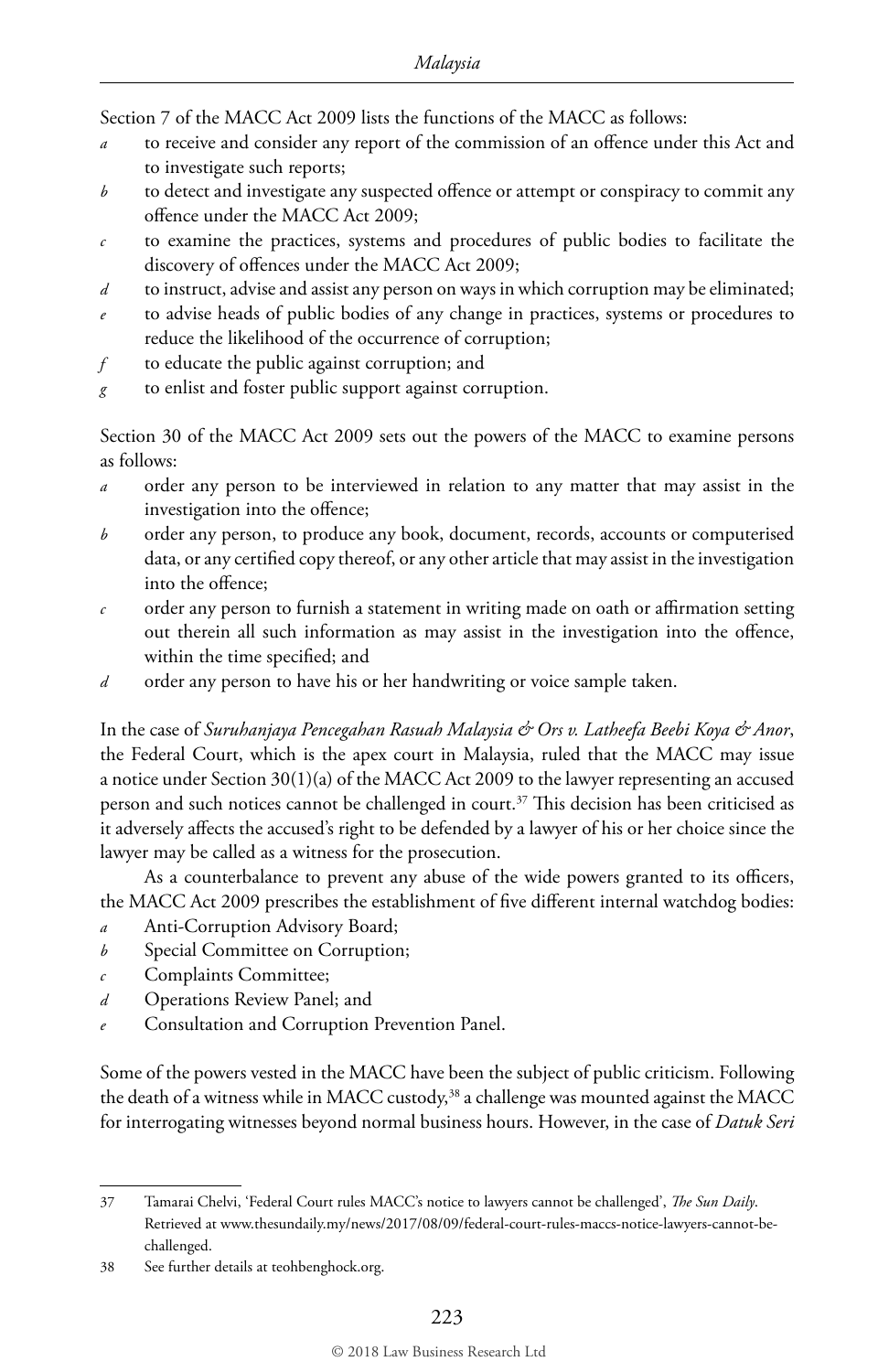*Ahmad Said Hamdan v. Tan Boon Wah* [2010] 6 CLJ 142, the Court of Appeal held that there is no restriction for the MACC to interrogate witnesses only during office hours. The Court of Appeal went on to hold that the ordinary meaning of the words 'from day to day' must be 'continuously or without interruption from one 24-hour day to another'. There are also concerns about the removal of the right to remain silent, right against self-incrimination or spousal incrimination,<sup>39</sup> spousal privileged communication and right of access to legal representation.40 These have yet to be subjected to constitutional challenges.

#### **IV FOREIGN BRIBERY: LEGAL FRAMEWORK**

#### **i Extraterritorial jurisdiction**

The MACC Act 2009 also provides for extraterritorial jurisdiction where offences of corruption committed outside Malaysia by citizens and permanent residents of Malaysia may be dealt with as if these were committed in Malaysia.<sup>41</sup>

Any proceedings against any person under Section 66 of the MACC Act 2009 that would be a bar to subsequent proceedings against that person for the same offence if the offence was committed in Malaysia shall be a bar to further proceedings against him or her under any written law relating to the extradition of persons, in respect of the same offence, outside Malaysia.42

Further, it is also an offence to conceal, deal, use, hold or receive gratification or ill-gotten assets outside Malaysia, which is punishable by a fine not exceeding 50,000 ringgit or imprisonment not exceeding seven years, or both.<sup>43</sup>

#### **ii Foreign public officials**

The MACC Act 2009 provides for corruption in relation to foreign public officials.

A 'foreign public official' is defined to include:

- *a* any person who holds a legislative, executive, administrative or judicial office of a foreign country whether appointed or elected;
- *b* any person who exercises a public function for a foreign country, including a person employed by a board, commission, corporation or other body or authority that is established to perform a duty or function on behalf of the foreign country; and
- *c* any person who is authorised by a public international organisation to act on behalf of that organisation.<sup>44</sup>

It is an offence for any person (by himself or herself or with others) to give, promise, offer, agree to give or offer to any foreign public official or for a foreign public official to solicit, accept, obtain, agree to accept or attempt to obtain any gratification as an inducement or a reward for, or otherwise on account of, the foreign public official for:

*a* using his or her position to influence any act or decision of the foreign state or public international organisation;

<sup>39</sup> Section 30(3)(b) Malaysian Anti-Corruption Commission Act 2009 (Act 694).

<sup>40</sup> ibid.

<sup>41</sup> Section 66 Malaysian Anti-Corruption Commission Act 2009 (Act 694).

<sup>42</sup> Section 66(2) Malaysian Anti-Corruption Commission Act 2009 (Act 694).

<sup>43</sup> Section 26 Malaysian Anti-Corruption Commission Act 2009 (Act 694).

<sup>44</sup> Section 3 Malaysian Anti-Corruption Commission Act 2009 (Act 694).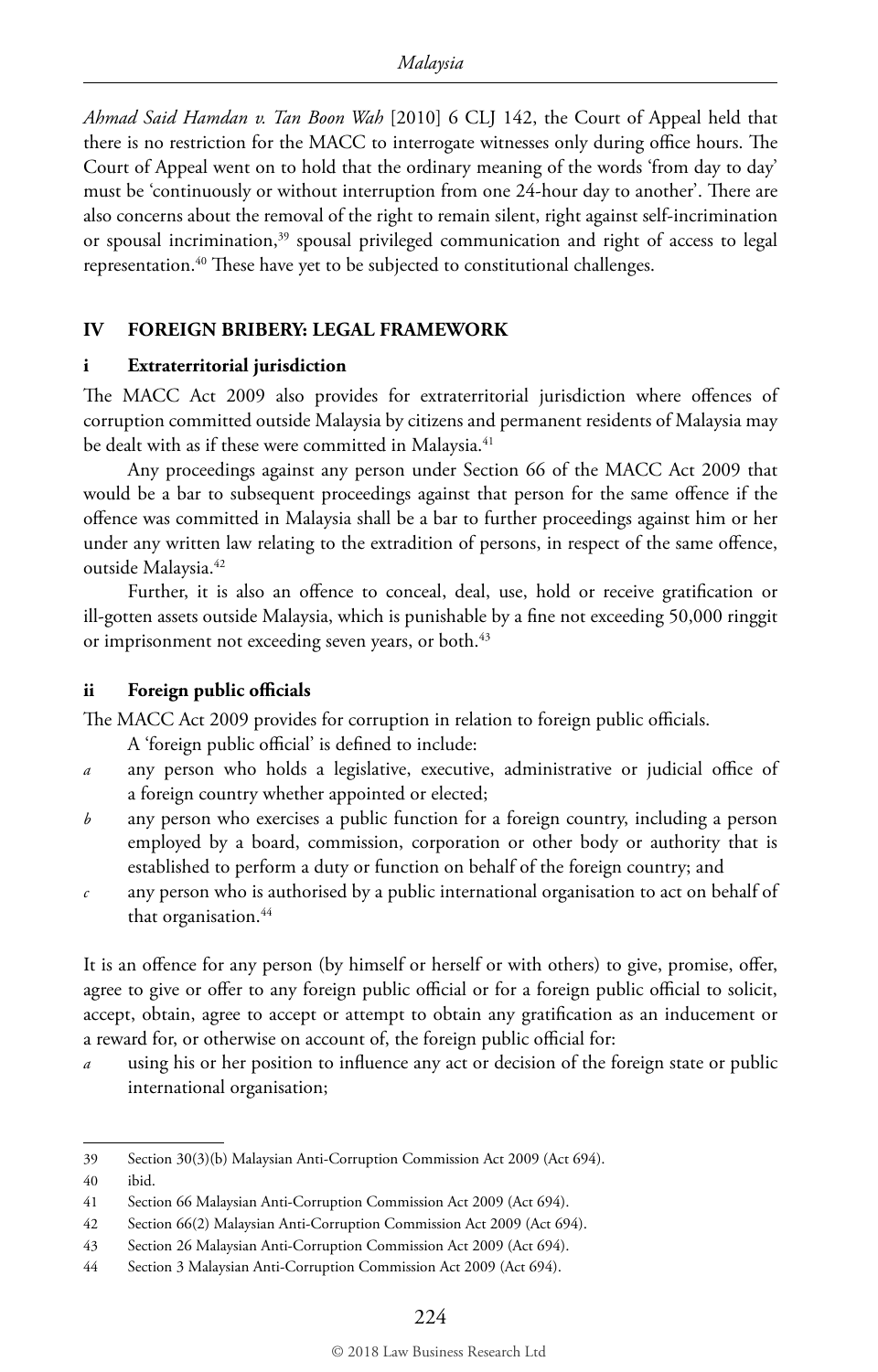- *b* performing, having done, having forborne to do, abstaining from performing, aiding in procuring, expediting, delaying, hindering or preventing the performance of any of his or her official duties; or
- *c* aiding in procuring or preventing the granting of any contract for the benefit of any person.<sup>45</sup>

#### **V ASSOCIATED OFFENCES: FINANCIAL RECORD-KEEPING AND MONEY LAUNDERING**

The provisions under the Anti-Money Laundering, Anti-Terrorism Financing and Proceeds of Unlawful Activities Act 2001 (Act 613) (AMLATFPUA) commonly provides for the tracing of corruption proceeds and ill-gotten money for other criminal activities.

The Malaysian business community recently became aware of the disconcerting fact that the Second Schedule of the AMLATFPUA allows the Act to be used in respect of offences under 44 other statutes, including goods and services tax, tax, Inland Revenue cases and also offences under the Companies Act, Malaysian Palm Oil Board Act and Trade Description Act.<sup>46</sup> There was public controversy when the bank accounts of numerous business tycoons were frozen or seized by the Inland Revenue Board.<sup>47</sup> There was widespread criticism that the AMLATFPUA had been abused, especially when the tycoons caught in the dragnet were said to be close to the opposition parties.

The AMLATFPUA is extraterritorial as it applies to any property, whether it is situated in or outside Malaysia.<sup>48</sup>

Money laundering is the act of engaging in a transaction involving proceeds of an unlawful activity; acquiring or disguising proceeds of any unlawful activity; impeding the establishment of the true nature, origin, location, movement, disposition, title of, rights with respect to, or ownership of, proceeds of an unlawful activity, where the person knows that the property is the proceed from any unlawful activity; or the person without reasonable excuse fails to take reasonable steps to ascertain whether the property is the proceed from any unlawful activity.49

The 'proceeds of unlawful activity' are defined as any property obtained by any person as a result of any unlawful activity, and unlawful activity means any activity that is related to any serious offence or any foreign serious offence.<sup>50</sup> A list of serious offences is provided in the Second Schedule of the AMLATFPUA.

50 ibid.

<sup>45</sup> Section 22 Malaysian Anti-Corruption Commission Act 2009 (Act 694).

<sup>46</sup> Second Schedule Anti-Money Laundering, Anti-Terrorism Financing and Proceeds of Unlawful Activities Act 2001 (Act 613).

<sup>47</sup> 'IRB goes after big defaulters', *The Star*. Retrieved at www.thestar.com.my/news/nation/2017/05/11/ irb-goes-after-big-defaulters-tan-sris-and-datuks-ordered-to-settle-tax-arrears-running-into-million/; 'Lee Kim Yew's tax battle message goes viral', *The Star*. Retrieved at www.thestar.com.my/business/ business-news/2017/05/12/lee-kim-yews-tax-battle-message-goes-viral/.

<sup>48</sup> Section 2(2) Anti-Money Laundering, Anti-Terrorism Financing and Proceeds of Unlawful Activities Act 2001 (Act 613).

<sup>49</sup> Section 3 Anti-Money Laundering, Anti-Terrorism Financing and Proceeds of Unlawful Activities Act 2001 (Act 613).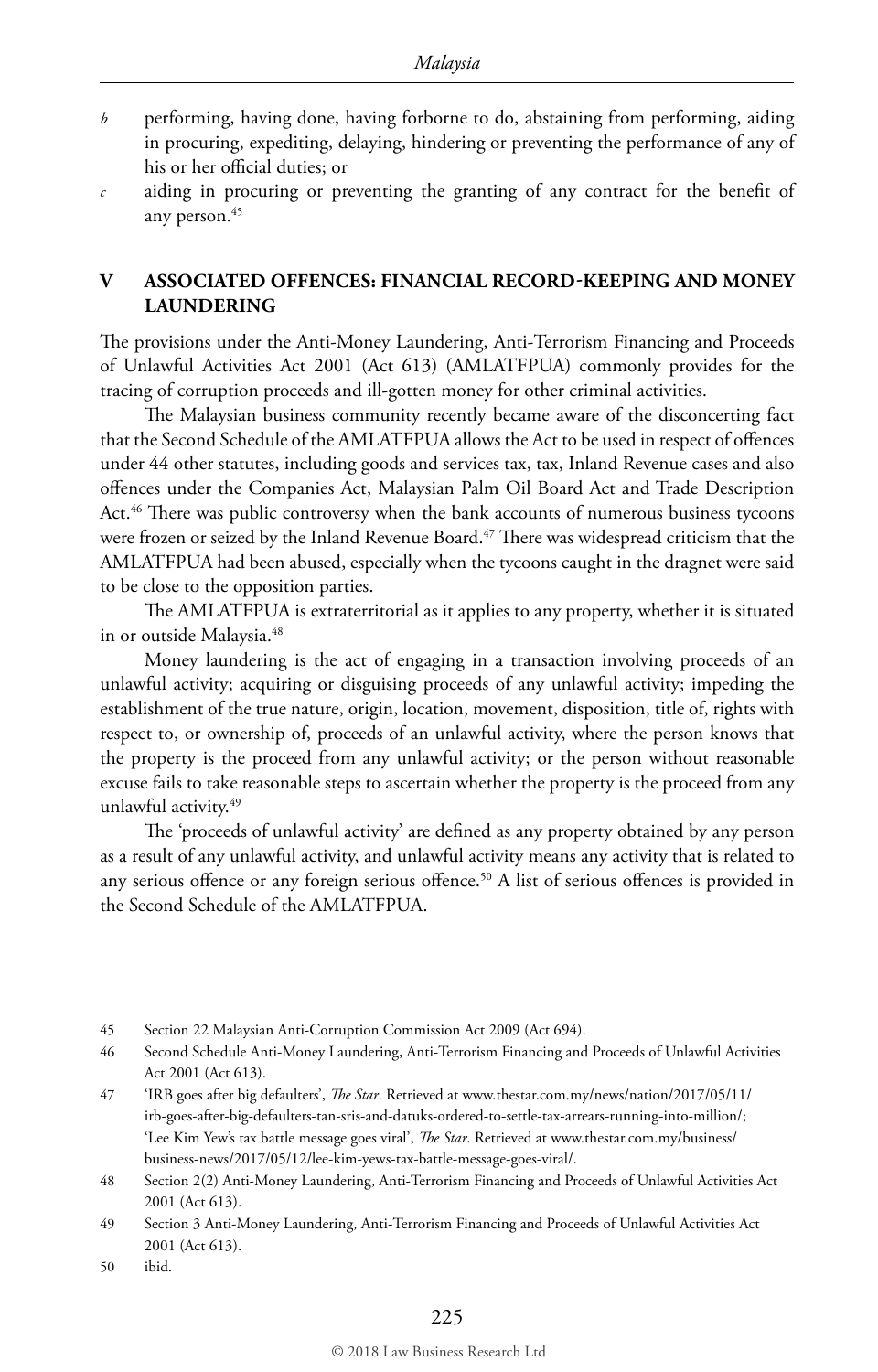Furthermore, 'property' is defined to include corporeal or incorporeal, movable or immovable, tangible or intangible assets, however acquired, or electronic or digital legal documents or instruments in any form, including bank credits, traveller's cheques, bank cheques, money orders, shares, securities, bonds, drafts and letters of credit.<sup>51</sup>

The offence of money laundering is punishable by a fine not exceeding 5 million ringgit or imprisonment not exceeding five years, or both.<sup>52</sup>

A person may still be convicted for money laundering regardless of whether there is a conviction of the principal serious offence or foreign serious offence.<sup>53</sup>

#### **i Reporting institution**

The central bank of Malaysia, the Bank Negara Malaysia (BNM), has also issued several guidelines to facilitate the tracing and combating of money laundering and financing of terrorism activities:

- *a* Anti-Money Laundering and Counter Financing of Terrorism (AML/CFT) Banking and Deposit-Taking Institutions (Sector 1);
- *b* Anti-Money Laundering and Counter Financing of Terrorism (AML/CFT) Insurance and Takaful (Sector 2);
- *c* Anti-Money Laundering and Counter Financing of Terrorism (AML/CFT) Money Services Business (Sector 3);
- *d* Anti-Money Laundering and Counter Financing of Terrorism (AML/CFT) Electronic Money and Non-Bank Affiliated Charge and Credit Card (Sector 4);
- *e* Anti-Money Laundering and Counter Financing of Terrorism (AML/CFT) Designated Non-Financial Businesses and Professions (DNFBPs) and Other Non-Financial Sectors (Sector 5); and
- *f* Anti-Money Laundering and Counter Financing of Terrorism (AML/CFT) Digital Currencies (Sector 6).54

To facilitate the tracing of proceeds of unlawful activities, various parties are deemed as 'reporting institutions'; these include individuals, corporations, their branches and subsidiaries outside Malaysia, money lenders, pawnbrokers, trust companies and professionals such as accountants, advocates and solicitors, valuers, appraisers and estate agents.<sup>55</sup>

The reporting institution is required to promptly submit a suspicious-transaction report to the Financial Intelligence and Enforcement Department of BNM when the reporting institution suspects or has reason to suspect that a transaction appears unusual, has no clear

<sup>51</sup> Ibid.

<sup>52</sup> Section 4 Anti-Money Laundering, Anti-Terrorism Financing and Proceeds of Unlawful Activities Act 2001 (Act 613).

<sup>53</sup> Section 4(2) Anti-Money Laundering, Anti-Terrorism Financing and Proceeds of Unlawful Activities Act 2001 (Act 613).

<sup>54</sup> All the Guidelines can be downloaded at http://amlcft.bnm.gov.my/AMLCFT07.html.

<sup>55</sup> First Schedule, Anti-Money Laundering, Anti-Terrorism Financing and Proceeds of Unlawful Activities Act 2001 (Act 613).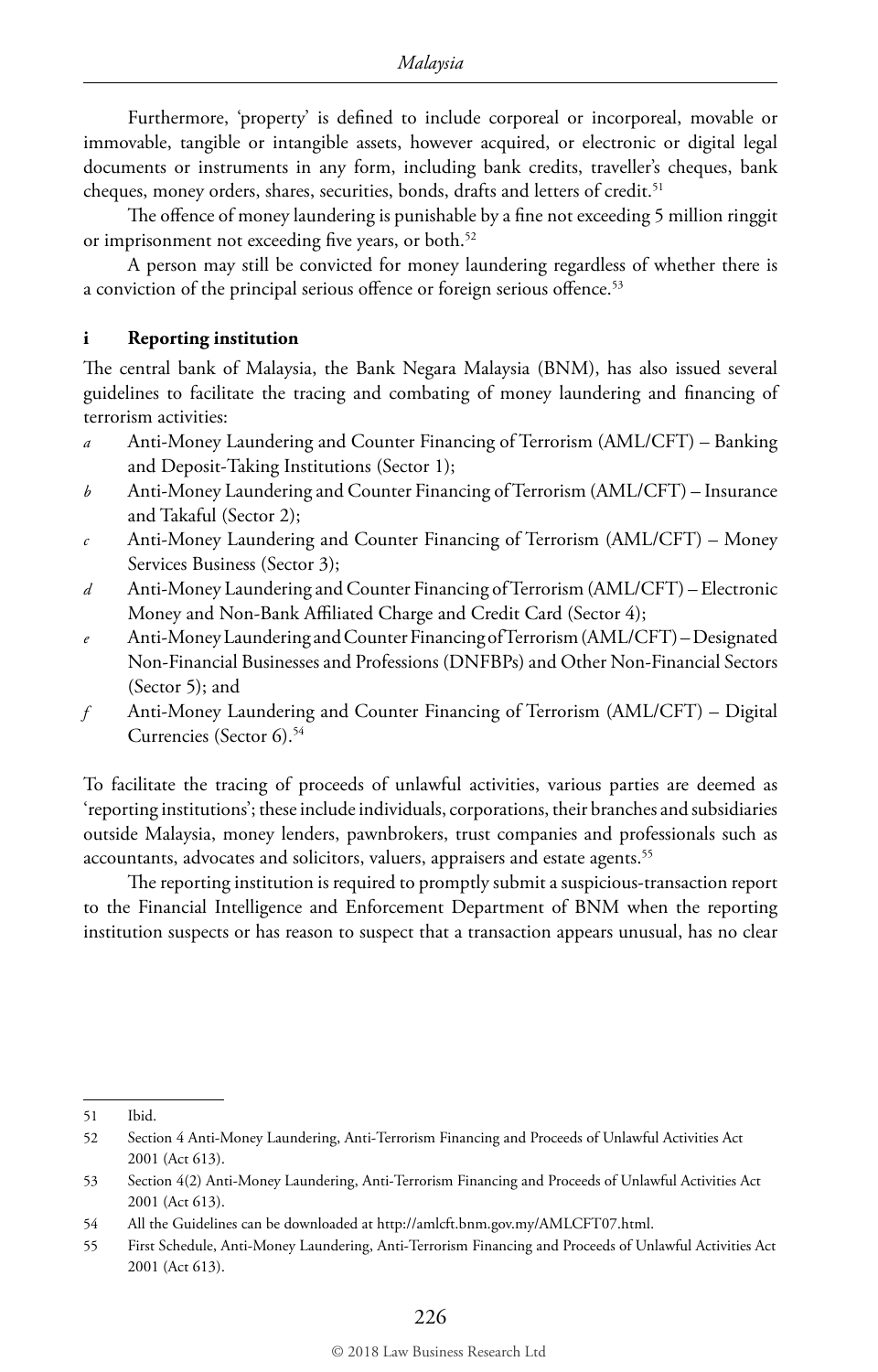economic purpose, appears illegal, involves proceeds from an unlawful activity, or indicates that the customer is involved in money laundering or terrorism financing.<sup>56</sup> Non-compliance with the reporting obligations attract civil and criminal penalties.<sup>57</sup>

Reporting institutions that fail or refuse to comply with the guidelines or directions by and agreements with BNM shall be liable to a fine not exceeding 100,000 ringgit.<sup>58</sup>

Failure to ensure compliance with the reporting obligations to implement any action plan will attract a fine not exceeding 100,000 ringgit or imprisonment not exceeding six months, or both. A continuing offence will attract a further fine not exceeding 1,000 ringgit for each day during which the offence continues after conviction.<sup>59</sup>

To encourage submission of suspicious-transaction reports, the AMLATFPUA affords protection and immunity from civil, criminal or disciplinary action to any person who makes such a report.<sup>60</sup>

#### **VI ENFORCEMENT: FOREIGN BRIBERY AND ASSOCIATED OFFENCES**

According to the MACC Annual Report 2016, in relation to foreign bribery, the MACC has worked closely with foreign anti-corruption enforcement agencies such as the Anti-Corruption Bureau of Brunei Darussalam, the Corrupt Practices Investigation Bureau of Singapore, the National Anti-Corruption Commission of Thailand, the Government Inspectorate of Vietnam, the Anti-Corruption Directorate with the Prosecutor General of the Republic of Azerbaijan, and the Fiji Independent Commission Against Corruption.<sup>61</sup>

#### **VII INTERNATIONAL ORGANISATIONS AND AGREEMENTS**

Malaysia became a signatory of the United Nations Convention against Corruption on 9 December 2003 and successfully ratified it on 24 September 2008.<sup>62</sup>

In addition to its obligation under the UN Convention, Malaysia is a member of:

*a* the Asian Development Bank/Organisation for Economic Co-operation and Development Anti-Corruption Action Plan for Asia and the Pacific;<sup>63</sup>

63 'Member countries and economies', ADB/OECD Anti-Corruption Initiative for Asia-Pacific. Retrieved at www.oecd.org/site/adboecdanti-corruptioninitiative/theinitiativesmembercountriesandeconomies.htm.

<sup>56</sup> Sections 14 and 5(2) Anti-Money Laundering, Anti-Terrorism Financing and Proceeds of Unlawful Activities Act 2001 (Act 613). See also Paragraph 24.1.1 Anti-Money Laundering and Counter Financing of Terrorism (AML/CFT) – Money Services Business (Sector 3). The suspicious-transaction report forms can be downloaded at http://amlcft.bnm.gov.my/AMLCFT05a.html.

<sup>57</sup> Paragraph 26.1, Anti-Money Laundering and Counter Financing of Terrorism (AML/CFT) – Money Services Business (Sector 3).

<sup>58</sup> Section 66E(5) Anti-Money Laundering, Anti-Terrorism Financing and Proceeds of Unlawful Activities Act 2001 (Act 613).

<sup>59</sup> Section 22 Anti-Money Laundering, Anti-Terrorism Financing and Proceeds of Unlawful Activities Act 2001 (Act 613).

<sup>60</sup> Section 24(1) Anti-Money Laundering, Anti-Terrorism Financing and Proceeds of Unlawful Activities Act 2001 (Act 613).

<sup>61</sup> Annual Report 2016, The Malaysian Anti-Corruption Commission.

<sup>62</sup> 'United Nations Convention against Corruption Signature and Ratification Status as of 21 September 2016', United Nations Office on Drugs and Crime. Retrieved at www.unodc.org/unodc/en/ treaties/CAC/signatories.html.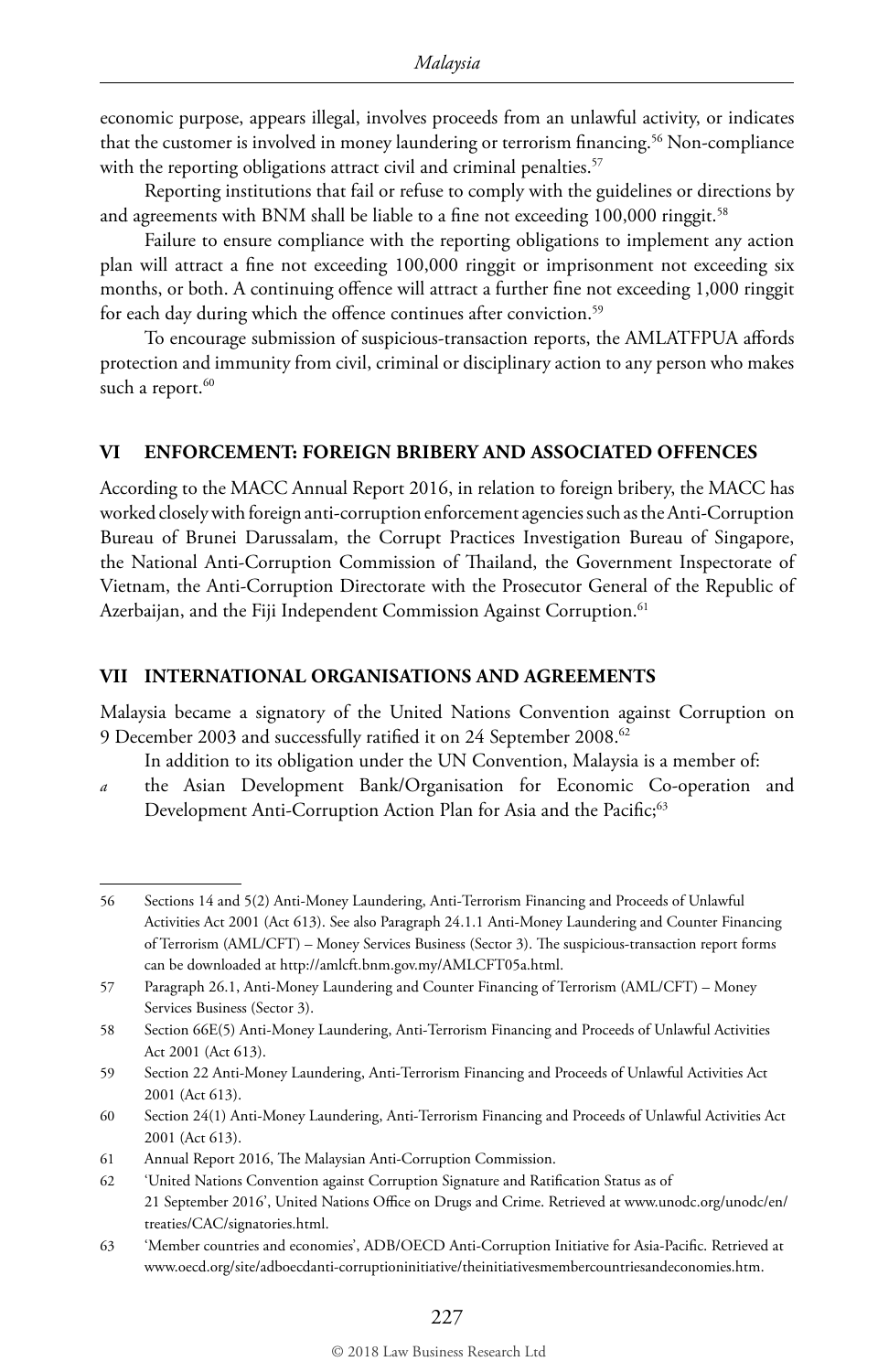- *b* the Asia/Pacific Group on Money Laundering;<sup>64</sup> and
- *c* the International Anti-Corruption Agency based in Laxenburg, Austria.65

#### **VIII LEGISLATIVE DEVELOPMENTS**

On 7 August 2017, the Court of Appeal declared unconstitutional the provisions of Section 62 of the MACC Act 2009, which require accused persons to disclose their defence statements to the prosecution before the beginning of the trial, as this impedes the accused's rights to a fair trial.<sup>66</sup>

#### **i Malaysian Anti-Corruption Commission (Amendment) Act 2018 (Act A1567)**

On 4 May 2018, the Malaysian Anti-Corruption Commission (Amendment) Act 2018 (the MACC Amendment Act 2018) was published in the Gazette. However, at the time of writing, it has not yet come into force.

The MACC Amendment Act 2018 introduces Section 17A, which provides that a commercial organisation is deemed to commit an offence if any person associated with the commercial organisation corruptly gives, agrees to give, promises or offers to any person any gratification to obtain or retain business or advantage for the organisation. Under this amendment, corporations and commercial firms' shareholders, boards of directors or management may be held responsible for an offence committed by the company.

A commercial organisation that commits an offence under Section 17A shall on conviction be liable to a fine of not less than 10 times the sum or value of the gratification that is the subject matter of the offence, where the gratification is capable of being valued or is of a pecuniary nature, or a fine of 1 million ringgit, whichever is higher, or imprisonment for a term not exceeding 20 years, or both.

Section 17A of the MACC Amendment Act 2018 also introduces statutory defences for the MACC Act 2009 for the first time:

- *a* under Section 17A(3), where an offence is committed by a commercial organisation, a person who is its director, controller, officer or partner or who is concerned in the management of its affairs can escape liability if he or she is able to prove that the offence was committed without his or her consent or connivance and that he or she exercised due diligence to prevent the commission of the offence; and
- *b* under Section 17A(4), if charged with an offence under Section 17A(1), a commercial organisation may, as a defence, prove that it had in place adequate procedures designed to prevent persons associated with the organisation from undertaking the conduct that is the subject of the offence.

Section 30 of the MACC Amendment Act 2018 has been amended with the deletion of Subsection (7). Following this deletion, a person who discloses any information or

<sup>64</sup> 'Members and observers', Asia/Pacific Group. Retrieved at www.apgml.org/members-and-observers/ members/details.aspx?m=b1b0ea02-b04a-4b44-bb78-4d98fec54862.

<sup>65</sup> 'Parties and Signatories', International Anti-Corruption Agency. Retrieved at https://www.iaca.int/ constituency/parties-signatories.html.

<sup>66</sup> 'Court of Appeal: Section 62 of MACC Act unconstitutional', *The Star*. Retrieved at www.thestar.com. my/news/nation/2017/08/07/court-of-appeal-rules-section-62-of-macc-act-unconstitutional/ #iffZ7A1hvGCd7VVg.99.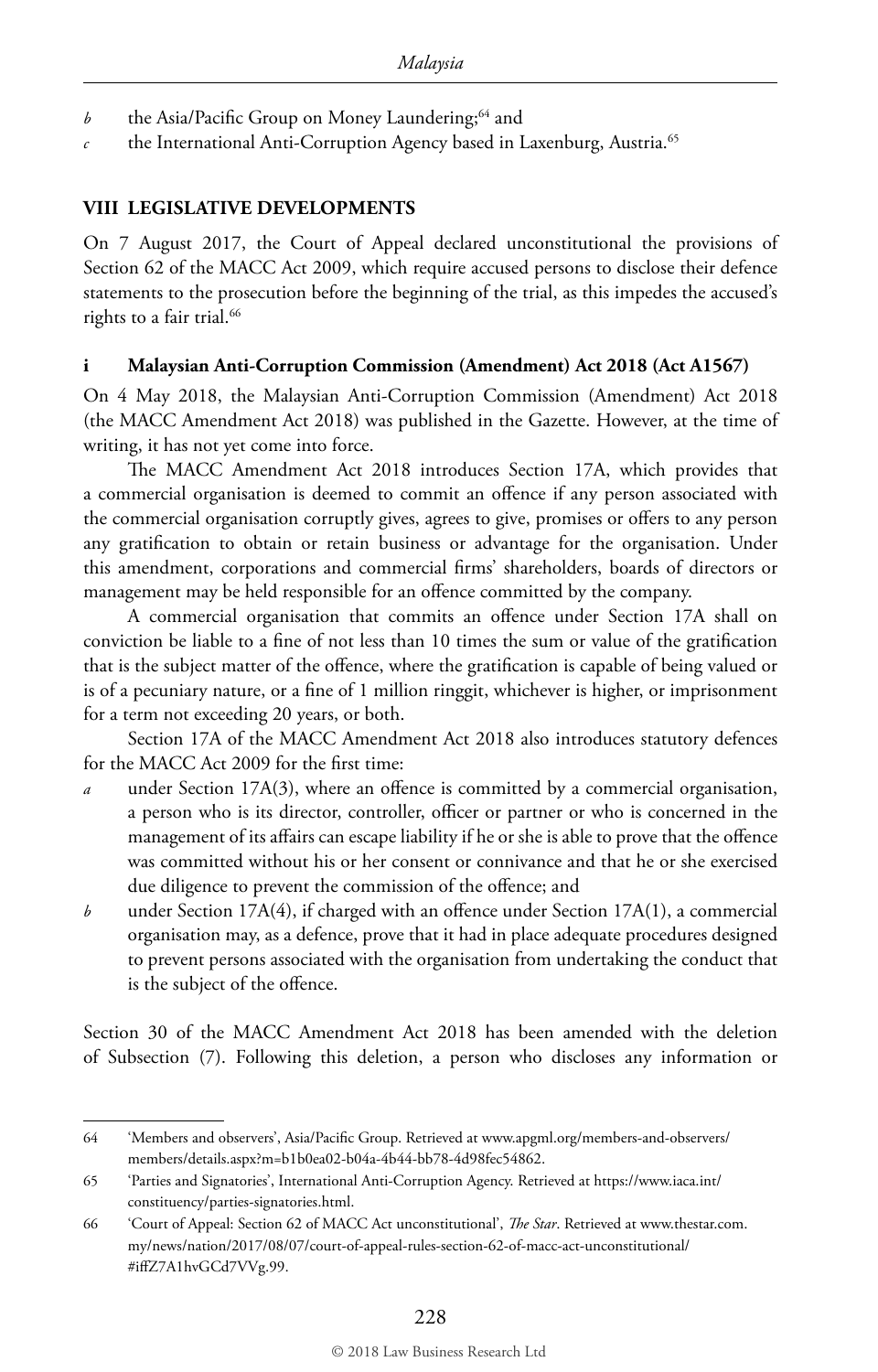produces any book, document, record, account, computerised data or article pursuant to Subsections  $30(1)$ , (2) and (3) of the MACC Act 2009 is no longer immune from any prosecution, proceedings or claims.

The MACC Amendment Act 2018 also introduces Section 41A, which enables any document or copy of the document obtained by the MACC to be admissible as evidence in any proceedings under the MACC Act 2009.

In addition, the MACC Act 2009 is amended to substitute the word 'bank' with 'financial institution'. This amendment effectively updates and widens the scope of the MACC Act 2009 to include all the institutions under the relevant laws. Prior to the amendment, the definition of a financial institution was confined to a person carrying on any banking or finance company business as defined in the Banking and Financial Institutions Act 1989, which has been repealed by the Financial Services Act 2013.

#### **IX OTHER LAWS AFFECTING THE RESPONSE TO CORRUPTION**

#### **i Disclosure and privilege**

Pursuant to Section 126 of the Evidence Act 1950, Malaysian law recognises the concept of legal professional privilege, which protects confidential communications between an advocate and solicitor and his or her client. No advocate is permitted, unless with the client's express consent, to disclose any communication made to him or her in the course and for the purpose of his or her employment by or on behalf of a client, or to state the contents or condition of any document with which he or she has become acquainted in the course and for the purpose of professional employment, or to disclose any advice given to the client in the course and for the purpose of that employment.<sup>67</sup>

However, this privilege and protection is overridden by the MACC Act 2009, which provides that, notwithstanding any other written law, an order from a judge of the High Court can compel an advocate and solicitor to disclose information available to him or her in respect of any transaction or dealing relating to any property that is liable to seizure under the MACC Act 2009.<sup>68</sup> However, an advocate or solicitor is not required to comply with any such order to the extent that compliance would disclose any privileged information or communication that came into his or her knowledge for the purpose of any pending proceedings.<sup>69</sup>

#### **ii Whistle-blowing**

Malaysian law gives due regard to the protection of whistle-blowers against any retaliatory action because of disclosure. It must be noted, however, that the whistle-blower is only protected from the act of disclosure of improper conduct.<sup>70</sup> The whistle-blower cannot rely on the protection afforded to escape liability if the whistle-blower is involved in the improper conduct<sup>71</sup> (i.e., the bribery transaction).

<sup>67</sup> Section 126 Evidence Act 1950 (Act 56).

<sup>68</sup> Section 46(1) Malaysian Anti-Corruption Commission Act 2009 (Act 694).

<sup>69</sup> Section 46(2) Malaysian Anti-Corruption Commission Act 2009 (Act 694).

<sup>70</sup> Section 10 Whistleblower Protection Act 2010 (Act 711).

<sup>71</sup> Section 11 Whistleblower Protection Act 2010 (Act 711).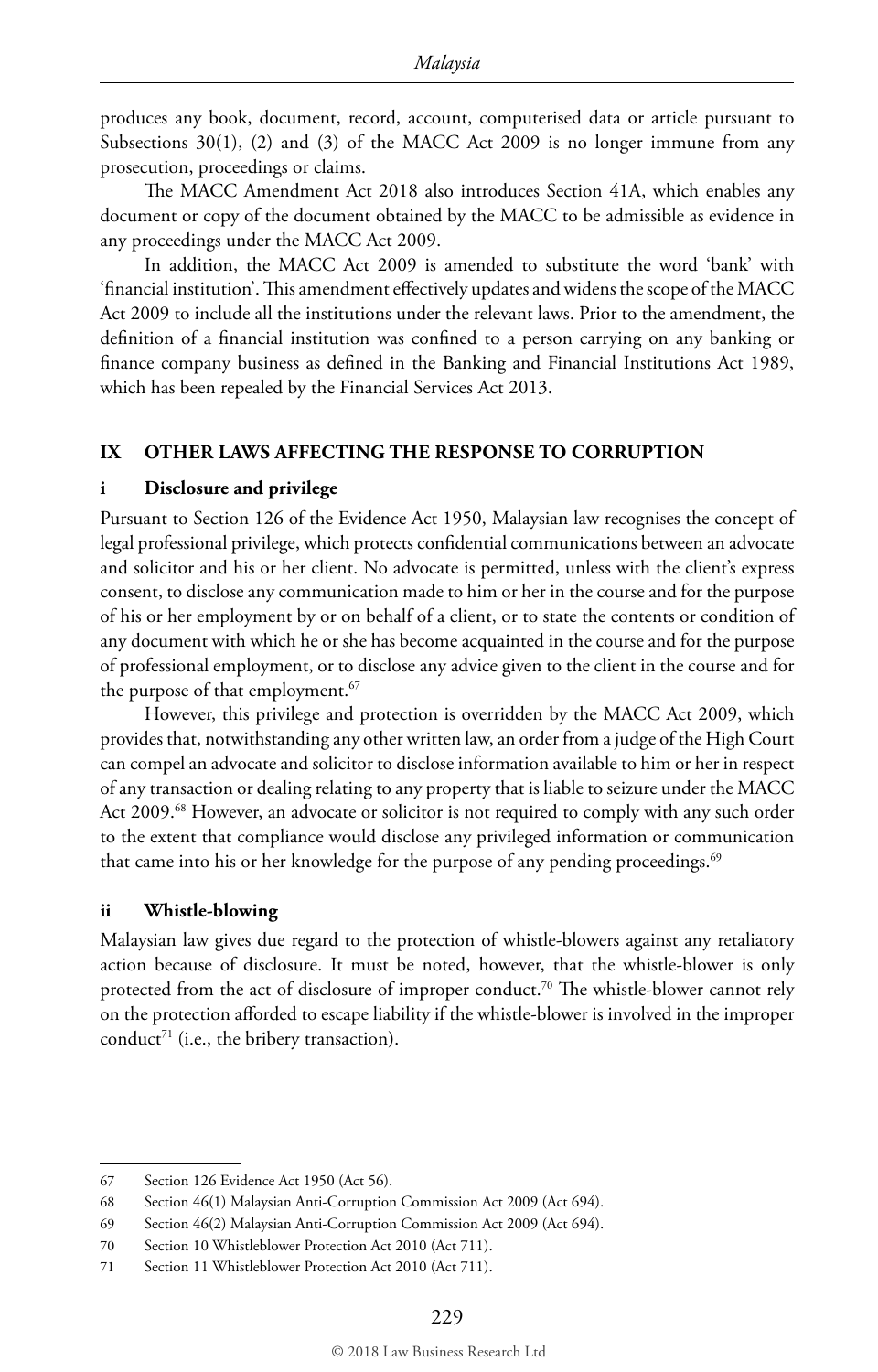Under the Whistleblower Protection Act 2010, any detrimental action taken against the whistle-blower in reprisal is an offence, and the penalty could be up to 100,000 ringgit or a jail term of up to 15 years, or both.72

This protection is further strengthened by Section 65 of the MACC Act 2009, which provides that the identity of informants or the place in which the information was given by the informant to the MACC cannot be revealed or disclosed in any civil, criminal or other proceedings in any court, tribunal or other authority.

#### **iii Witness protection**

The Witness Protection Act 2009 provides protection to witnesses, including those involved in corruption cases. The Act accommodates a protection programme<sup>73</sup> for witnesses who fear for their safety and security during an investigation and prosecution of a corruption case.

#### **iv Data privacy**

The Personal Data Protection Act 2010 (PDPA) is Malaysia's comprehensive data protection framework and it imposes broad obligations on those who process personal data in connection with commercial transactions.<sup>74</sup> Under the PDPA, there is a general prohibition on the disclosure of personal data without a data subject's consent.75 However, there are certain exceptions to this prohibition and these include situations where the disclosure is necessary for the purpose of preventing or detecting a crime, or for the purpose of investigations, or as required or authorised by or under any law, or by the order of a court, or where the disclosure is justified as being in the public interest in circumstances as determined by the minister.<sup>76</sup>

In furtherance to the power to process personal data without the data subject's consent, the MACC Act 2009 provides the MACC with wide investigative powers, including the power to:

- *a* request an affirmation or statement in writing on oath of any person under investigation of an offence under the MACC Act 2009 or any relative of that person or any other person who the authorities believe can help the investigation;<sup>77</sup>
- *b* require any bank or financial institution to furnish copies of all accounts, documents and records in relation to any person under investigation of an offence;<sup>78</sup>
- *c* intercept any communication that may contain any information that is relevant for the purpose of any investigation into an offence under the MACC Act 2009, including to detain and open any postal article, intercept any message transmitted or received by any telecommunication, and to intercept, listen to and record any conversation by any telecommunication;<sup>79</sup> and
- *d* subject to the limitations in the MACC Act 2009, require any person to give any information on any subject.<sup>80</sup>

<sup>72</sup> Section 10(6) Whistleblower Protection Act 2010 (Act 711).

<sup>73</sup> Preamble of Witness Protection Act 2009 (Act 696).

<sup>74</sup> Preamble Personal Data Protection Act 2010 (Act 709).

<sup>75</sup> Section 8 Personal Data Protection Act 2010 (Act 709).

<sup>76</sup> Section 39 Personal Data Protection Act 2010 (Act 709).

<sup>77</sup> Section 36(1)(a), (b) Malaysian Anti-Corruption Commission Act 2009 (Act 694).

<sup>78</sup> Section 36(1)(c) Malaysian Anti-Corruption Commission Act 2009 (Act 694).

<sup>79</sup> Section 43 Malaysian Anti-Corruption Commission Act 2009 (Act 694).

<sup>80</sup> Section 47 Malaysian Anti-Corruption Commission Act 2009 (Act 694).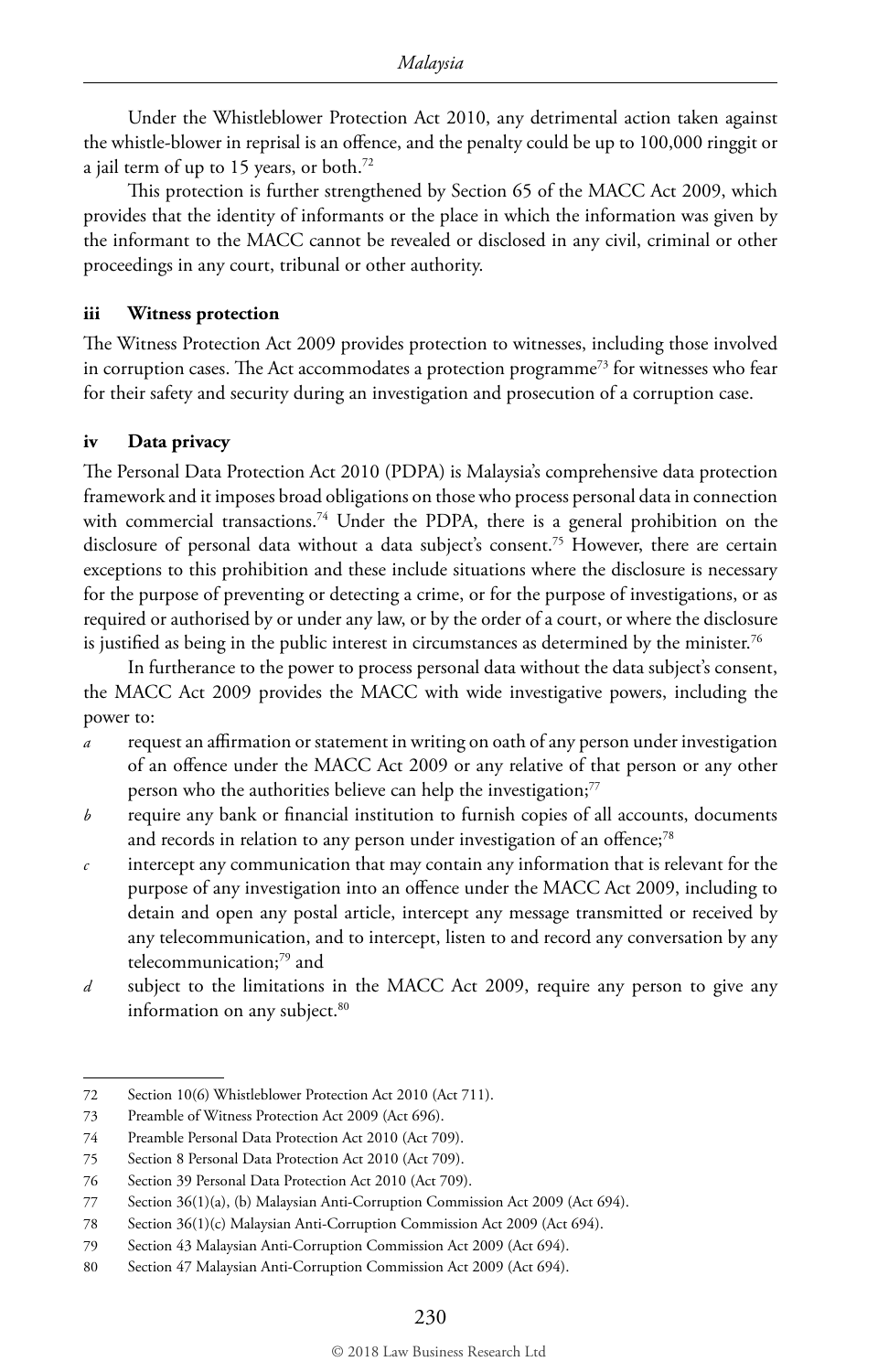#### **X COMPLIANCE**

The MACC Act 2009 did not previously provide for the defence of having adequate compliance procedures. However, when the MACC Amendment Act 2018 enters into force, Section 17A(4) will provide a commercial organisation with the defence of having had in place adequate compliance procedures when charged with an offence under Section 17A(1) of the MACC Act 2009.

Further, the Guidelines for Giving and Receiving Gifts in the Public Service (No. 3 of 1998) permit those in public service to accept gifts:

- *a* if the gift is declared and documented; and
- *b* if, where the value of the gift is more than 500 ringgit, it is declared and handed over to the head of department, and the head of department decides whether to award the gift to the staff or department, or to return it to the giver.

#### **XI OUTLOOK AND CONCLUSIONS**

The electoral victory that returned Dr Mahathir Mohamad to power has enabled the Malaysian public to talk freely about the 1MDB financial scandal. The new government has publicly admitted that the whole system of government had failed $81$  and that Malaysia was in dire need of institutional and societal reform. This serious commitment can be seen in the formation of the Council of Eminent Persons,<sup>82</sup> the 1MDB Special Task Force,<sup>83</sup> the Institutional Reform Committee,<sup>84</sup> the Special Committee on the Malaysia Agreement 1963,<sup>85</sup> the JKKMAR, the GIACC and the National Anti-Corruption Plan.<sup>86</sup>

The dawn of a new Malaysia brought about a realisation that the appearance of laws and institutions may just be hallowed symbols of democratic grandeur if there is no real will of the people to enforce their true purpose. Malaysia has seen the destruction brought about by a single corrupt leader who, in less than a decade, had dismantled the country's laws and systems of government and suborned its officeholders to remove completely the substance of the checks and balances these institutions were created to provide.

While Najib Razak was in power, the Auditor General's report, which is usually published, was classified as a secret document under the Malaysian Official Secrets Act

<sup>81</sup> 'I inherited a government riddled with corruption, Dr M tells CNN' *The Star*. Retrieved at https://www. thestar.com.my/news/nation/2018/07/26/dr-m-i-inherited-a-government-riddled-with-corruption/.

<sup>82</sup> Eileen Ng, 'PM Mahathir names three ministers, to set up council of "eminent persons"', Today. Retrieved at https://www.todayonline.com/malaysian-ge/dr-mahathir-announces-his-new-cabinet-line.

<sup>83</sup> 'Azam: Investigation into 1MDB fund is 60% complete', *The Star*. Retrieved at https://www.thestar.com. my/news/nation/2018/08/31/azam-investigation-into-1mdb-fund-is-60-complete/.

<sup>84</sup> Haikal Jalil, 'Government forms Committee on Institutional Reforms (Updated)', *The Sun Daily*. Retrieved at http://www.thesundaily.my/news/2018/05/15/government-forms-committee-institutionalreforms-updated.

<sup>85</sup> Sharon Ling, 'Special committee to study Malaysia Agreement 1963', *The Star*. Retrieved at https://www. thestar.com.my/metro/metro-news/2018/07/21/special-committee-to-study-malaysia-agreement-1963 experts-tasked-with-producing-detailed-report-wit/.

<sup>86</sup> 'Dr M's full speech: "The 100 days of the Pakatan Harapan Government"', *The Star*. Retrieved at https://www.thestar.com.my/news/nation/2018/08/17/drm-full-speech-the-100-days-of-the-pakatanharapan-govt/; see footnote 4.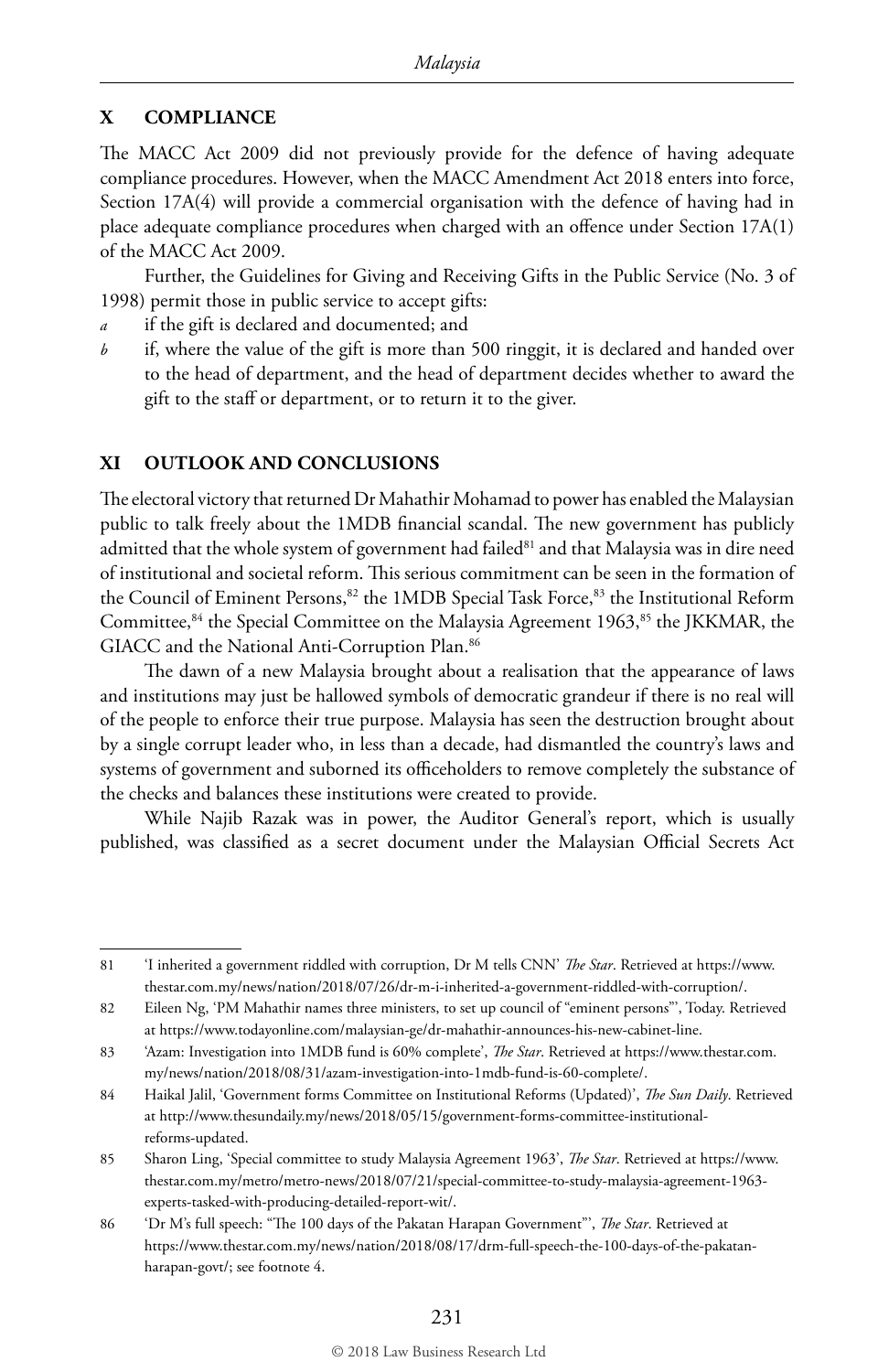1972 (Act 88) to prevent public disclosure of its findings.<sup>87</sup> He removed the director of the Special Branch and the deputy director of the Royal Malaysian Police,<sup>88</sup> disbanded the Public Accounts Committee,<sup>89</sup> sacked the Deputy Prime Minister and four other senior ministers,<sup>90</sup> forced the retirement of the governor of BNM,<sup>91</sup> and replaced the Attorney General,<sup>92</sup> the Chief Commissioner of the MACC and his deputies<sup>93</sup> with proxies who cleared him of any wrongdoing.94

After Najib Razak's removal from power, Malaysians and the world were shocked by the sheer volume of luxury items seized from the residence and premises connected to him – 576 handbags, 423 watches, 12,000 pieces of jewellery and cash amounting to 116.7 million ringgit. The total haul was valued by the police at 1.1 billion ringgit.<sup>95</sup> In August 2018, Malaysian police seized the superyacht 'Equanimity', worth 1 billion ringgit and allegedly bought with embezzled funds from 1MDB.<sup>96</sup> In June 2017, the DOJ filed several lawsuits, to seize, among other things, artwork by Pablo Picasso, Jean-Michel Basquiat and Diane Arbus, along with a 1927 *Metropolis* film poster by German artist Heinz Schulz-Neudamm, bought for a total of US\$14.42 million; property including a Madison Park condominium in New York bought for US\$4.5 million, and a penthouse, flat and offices in Mayfair bought for a total of £119 million; diamond jewellery bought for Australian model Miranda Kerr and Jho Low's mother, Evelyn Goh, for a total of US\$8.46 million; rights to the movie *Dumb and Dumber* and *Daddy's Home*; and various shares and companies bought for a total of US\$155 million.<sup>97</sup> The magnitude of the looting in the 1MDB scandal was

#### © 2018 Law Business Research Ltd

<sup>87</sup> Shamim Adam and Niluksi Koswanage, 'Malaysia Sets Strict Limits to View State Fund Audit Report', Bloomberg. Retrieved at www.bloomberg.com/news/articles/2016-03-04/malaysia-lawmakers-have-strictlimits-to-view-state-fund-report.

<sup>88</sup> 'Removal of special branch top duo is red flag for ex-IGP', MalaysiaKini. Retrieved at www.malaysiakini. com/news/309809.

<sup>89</sup> 'PAC should disband itself if press statements can explain everything', MalaysiaKini. Retrieved at www.malaysiakini.com/news/329907.

<sup>90</sup> Trinna Leong, Yantoultra Ngui and Al-Zaquan Amer Hamzah, with Emily Chow and Praveen Menon, 'Malaysian PM reshuffles cabinet, dumps deputy after 1MDB criticism', Reuters. Retrieved at uk.reuters. com/article/uk-malaysia-politics-idUKKCN0Q206V20150728.

<sup>91</sup> Rachel Middleton, 'Malaysia's central bank chief Zeti Akhtar Aziz to step down in April as 1MDB scandal gathers pace', International Business Times. Retrieved at www.ibtimes.co.uk/malaysias-central-bank-chiefzeti-akhtar-aziz-step-down-april-amidst-1mdb-scandal-1544753.

<sup>92</sup> Associated Press, 'Facing corruption scandal, Malaysian PM fires officials investigating him', Aljazeera America. Retrieved at http://america.aljazeera.com/articles/2015/7/28/malaysias-najib-razak-sacksattorney-general.html.

<sup>93</sup> Sumisha Naidu, 'Malaysia's anti-graft body loses top 3 men amid 1MDB scandal', Channel NewsAsia. Retrieved at www.channelnewsasia.com/news/asiapacific/malaysia-s-anti-graft/2997180.html.

<sup>94</sup> '(Full statement) AG Apandi Ali on Swiss probe concerning 1MDB', *New Straits Times* online. Retrieved at www.nst.com.my/news/2016/01/124888/full-statement-ag-apandi-ali-swiss-probe-concerning-1mdb.

<sup>95</sup> 'What Malaysian police seized from premises linked to ex-PM', Reuters. Retrieved at https://www.reuters. com/article/us-malaysia-politics-police-factbox/what-malaysian-police-seized-from-premises-linked-toex-pm-idUSKBN1JN0IN.

<sup>96</sup> Leslie Lopez, 'Indonesia to hand over Jho Low's luxury yacht, allegedly bought with 1MDB funds, to Malaysia', *The Straits Times*. Retrieved at https://www.straitstimes.com/asia/se-asia/indonesia-to-hand-overluxury-yacht-allegedly-bought-with-1mdb-funds-to-malaysia.

<sup>97</sup> '1MDB Update: Latest list of assets bought with 1MDB money that the US DOJ wants to seize from Jho Low and associates', The Edge. Retrieved at http://www.theedgemarkets.com/article/1mdb-update-latestlist-assets-bought-1mdb-money-us-doj-wants-seize-jho-low-and-associates.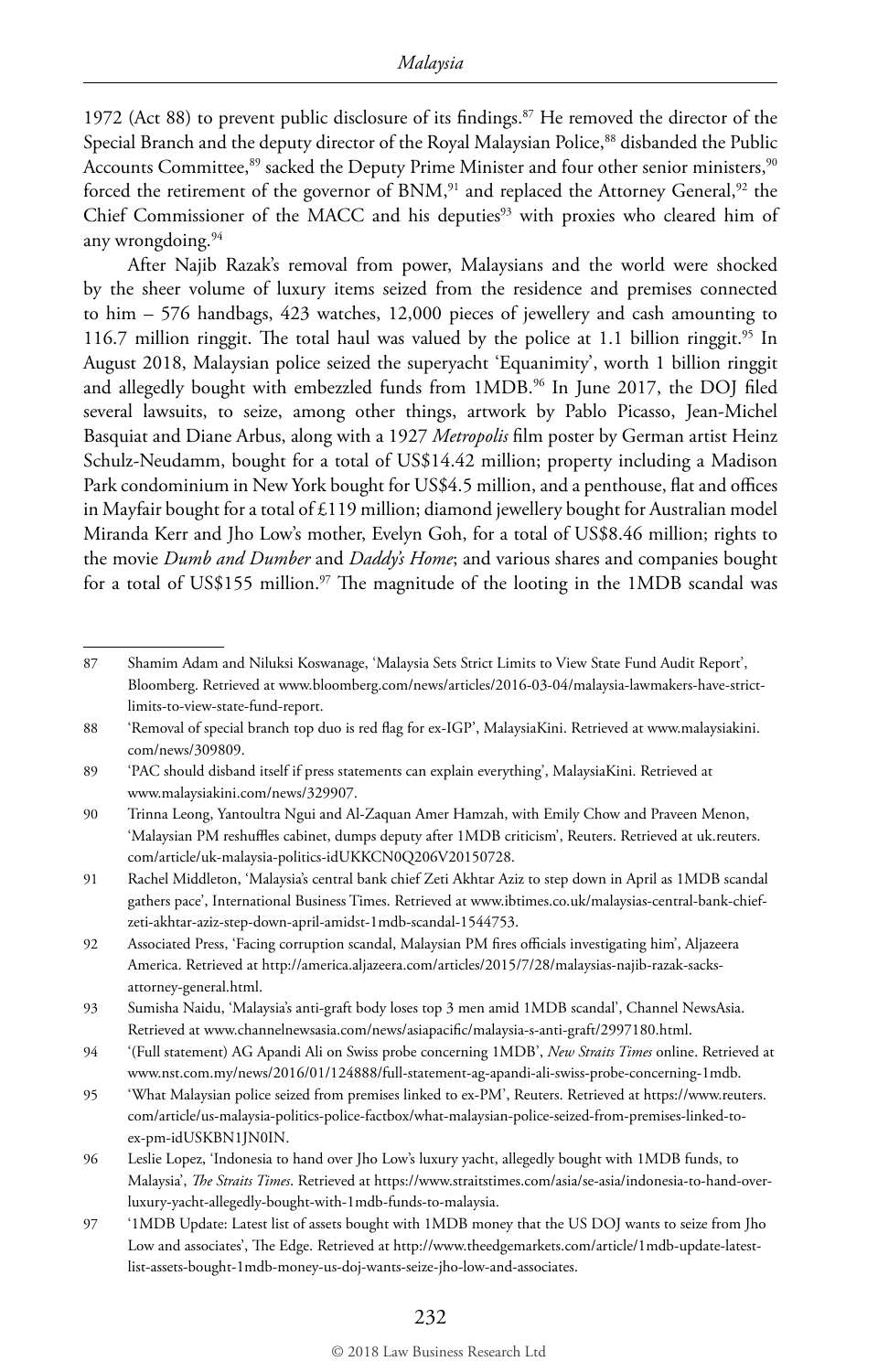the subject of the bestseller book by *Wall Street Journal* journalists Tom Wright and Bradley Hope, *Billion Dollar Whale: The Man Who Fooled Wall Street, Hollywood, and the World*. US Attorney General Jeff Sessions summed up the 1MDB scandal as 'kleptocracy at its worst'.98 The following words of Noah Webster are particularly pertinent:

*[I]f the citizens neglect their Duty and place unprincipled men in office, the government will soon be corrupted; laws will be made, not for the public good so much as for selfish or local purposes; corrupt or incompetent men will be appointed to execute the Laws; the public revenues will be squandered on unworthy men; and the rights of the citizen will be violated or disregarded.*<sup>99</sup>

<sup>98</sup> 'Jeff Sessions calls Malaysia's 1MDB scandal "kleptocracy at its worst"', Reuters. Retrieved at https://www. reuters.com/article/us-malaysia-scandal-doj/jeff-sessions-calls-malaysias-1mdb-scandal-kleptocracyat-its-worst-idUSKBN1DZ0MX; 'U.S. Seeks to Recover \$1 Billion in Largest Kleptocracy Case to Date', FBI. Retrieved at www.fbi.gov/news/stories/us-seeks-to-recover-1-billion-in-largest-kleptocracy-caseto-date; Randeep Ramesh, '1MDB: The inside story of the world's biggest financial scandal', *The Guardian*. Retrieved at www.theguardian.com/world/2016/jul/28/1mdb-inside-story-worlds-biggest-financialscandal-malaysia.

<sup>99</sup> Noah Webster, *Instructive and Entertaining Lessons for Youth: With Rules for Reading With Propriety, Illustrated by Examples : Designed for Use in Schools and Families* (S Babcock and Durrie & Peck, 1835).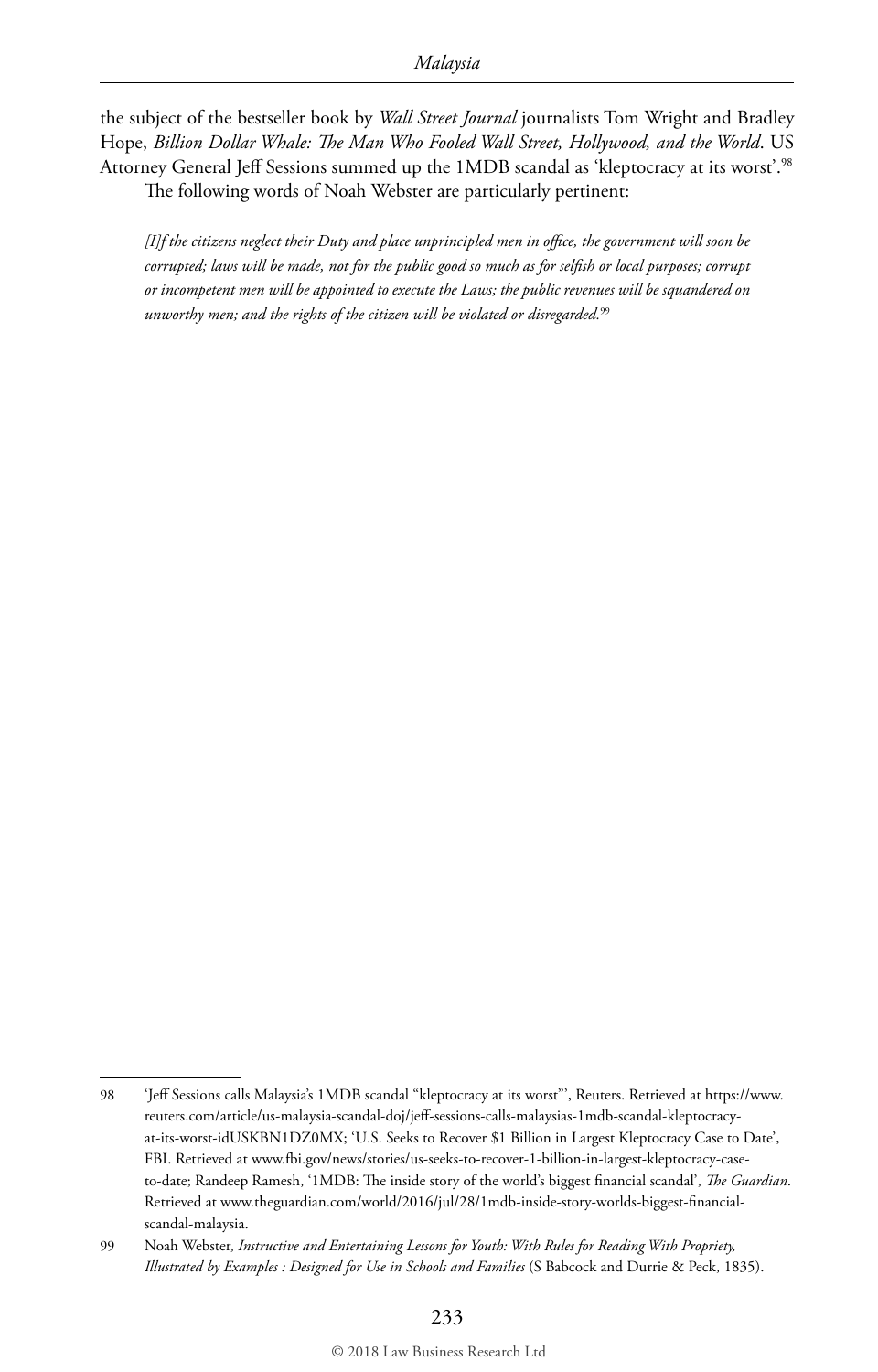## ABOUT THE AUTHORS

#### **ROSLI DAHLAN**

*Lee Hishammuddin Allen & Gledhill*

Rosli Dahlan heads the corporate and commercial disputes practice group at Lee Hishammuddin Allen & Gledhill. He has a broad civil and commercial practice. Conversant in both civil and shariah law, he is much sought after for his in-depth knowledge of conflict of laws. His wide network has enabled him to resolve contentious cross-border issues internationally and in the Asian region. He is highly regarded by Middle Eastern clients and his counterparts in the region.

Rosli's portfolio of corporate litigation work includes shareholder disputes, restructuring, recovery, land disputes and regulatory compliance work. He has been the lead adviser to several foreign companies, among others, on the application of the US Foreign Corrupt Practices Act 1977. In recent years, Rosli has been prominent in public interest and civil rights litigation, winning landmark cases that made constitutional inroads against the religious authorities and government agencies: *Berjaya Books Sdn Bhd & Ors v. Department of Federal Territories Islamic Affairs & Ors* [2014] 1 MLJ 138, HC; *Department of Federal Territories Islamic Affairs & Ors v. Berjaya Books Sdn Bhd & Ors* [2015] 3 MLJ 65, CA; *Kassim @ Osman bin Ahmad v. Dato' Seri Jamil Khir bin Baharom Minister in the Prime Minister's Department (Islamic Affairs) & Ors* [2016] 7 MLJ 669, HC; *Kassim @ Osman bin Ahmad v. Dato' Seri Jamil Khir bin Baharom Minister in the Prime Minister's Department (Islamic Affairs) & Ors* [2016] 5 MLJ 258, CA; and *United Allied Empire Sdn Bhd v. Pengarah Tanah Dan Galian Selangor & Ors* [2017] 8 CLJ, CA.

Rosli had personal brushes with the Malaysian Anti-Corruption Commission (MACC) when he launched several lawsuits against various mainstream newspapers, the Anti-Corruption Agency and its successor, the MACC, for defamation, and also against the Attorney General, the Chief Commissioner of the MACC, the Inspector-General of Police, the Director of Legal and Prosecution Division of the MACC and several other senior officers of the MACC for the tort of conspiracy to injure him, false and malicious investigations, abuse of power, abuse of prosecutorial discretion, malicious prosecution, prosecutorial misconduct and public misfeasance.

Rosli won all his lawsuits. The newspapers settled, paid undisclosed damages and published public apologies. The MACC was also held liable for defamation and ordered to pay damages of 300,000 ringgit.

In his lawsuit against the Attorney General, the Chief Commissioner of the MACC, the Inspector-General of Police, the Director of Legal and Prosecution Division of the MACC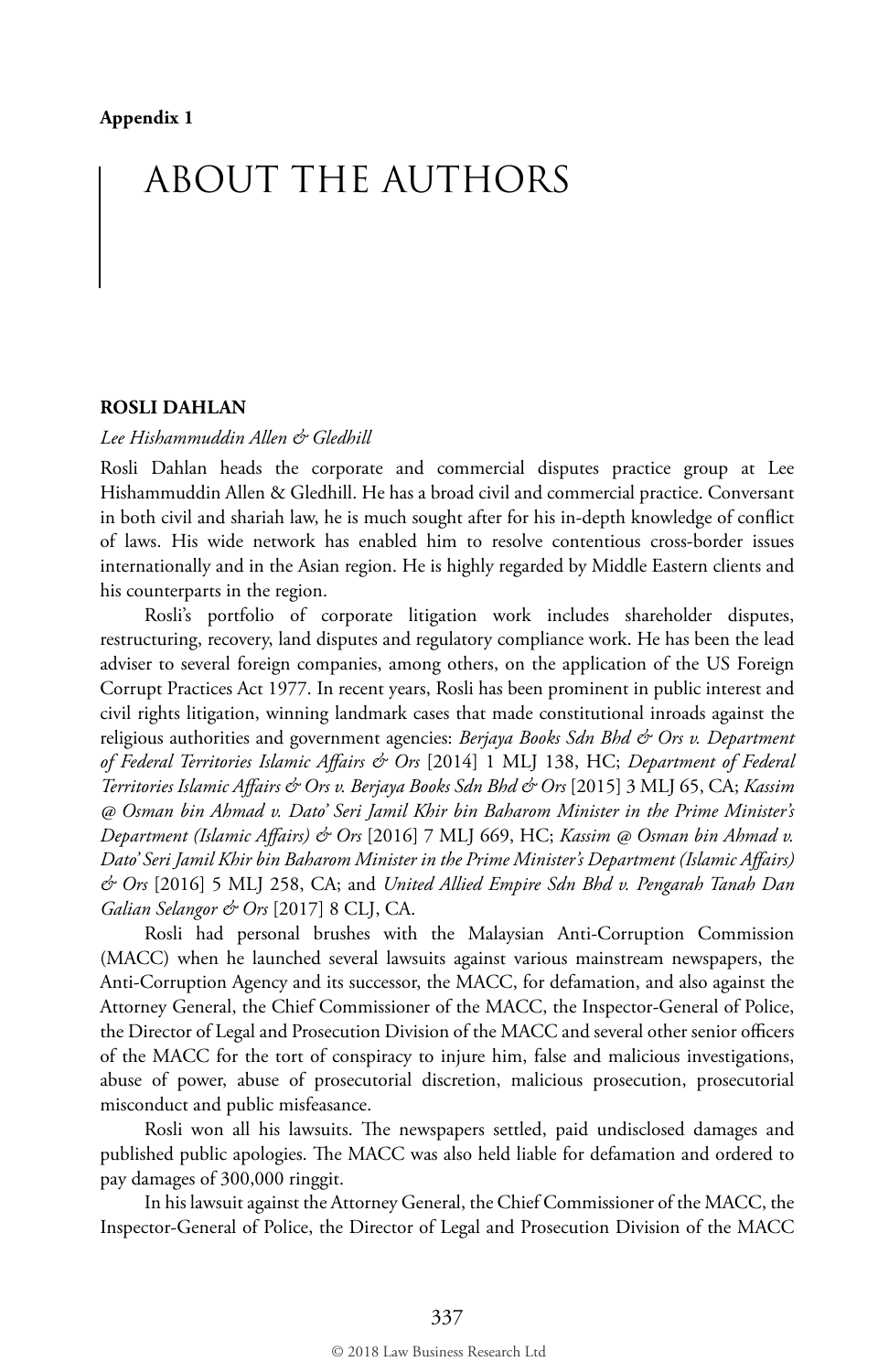and several other senior officers of the MACC, the government of Malaysia and the MACC settled, paid an undisclosed compensation and the MACC read out a public apology in open court. All these are widely reported in the Malaysian press.

In *Rosli Dahlan v. Tan Sri Abdul Gani Patail & Ors* [2014] 11 MLJ 481, Rosli succeeded in obtaining an unprecedented ruling that the notion of the Attorney General's absolute prosecutorial immunity is anathema to the rule of law.

#### **ARIEF HAMIZAN**

*Lee Hishammuddin Allen & Gledhill*

Arief Hamizan is a graduate of the International Islamic University Malaysia. He is currently a pupil in chambers of Rosli Dahlan in the corporate and commercial disputes practice group at Lee Hishammuddin & Allen Gledhill.

#### **LEE HISHAMMUDDIN ALLEN & GLEDHILL**

Level 6, Menara 1 Dutamas Solaris Dutamas, No. 1 Jalan Dutamas 1 50480 Kuala Lumpur Malaysia Tel: +603 6208 5888 Fax: +603 6201 0122 rd@lh-ag.com arief@lh-ag.com www.lh-ag.com